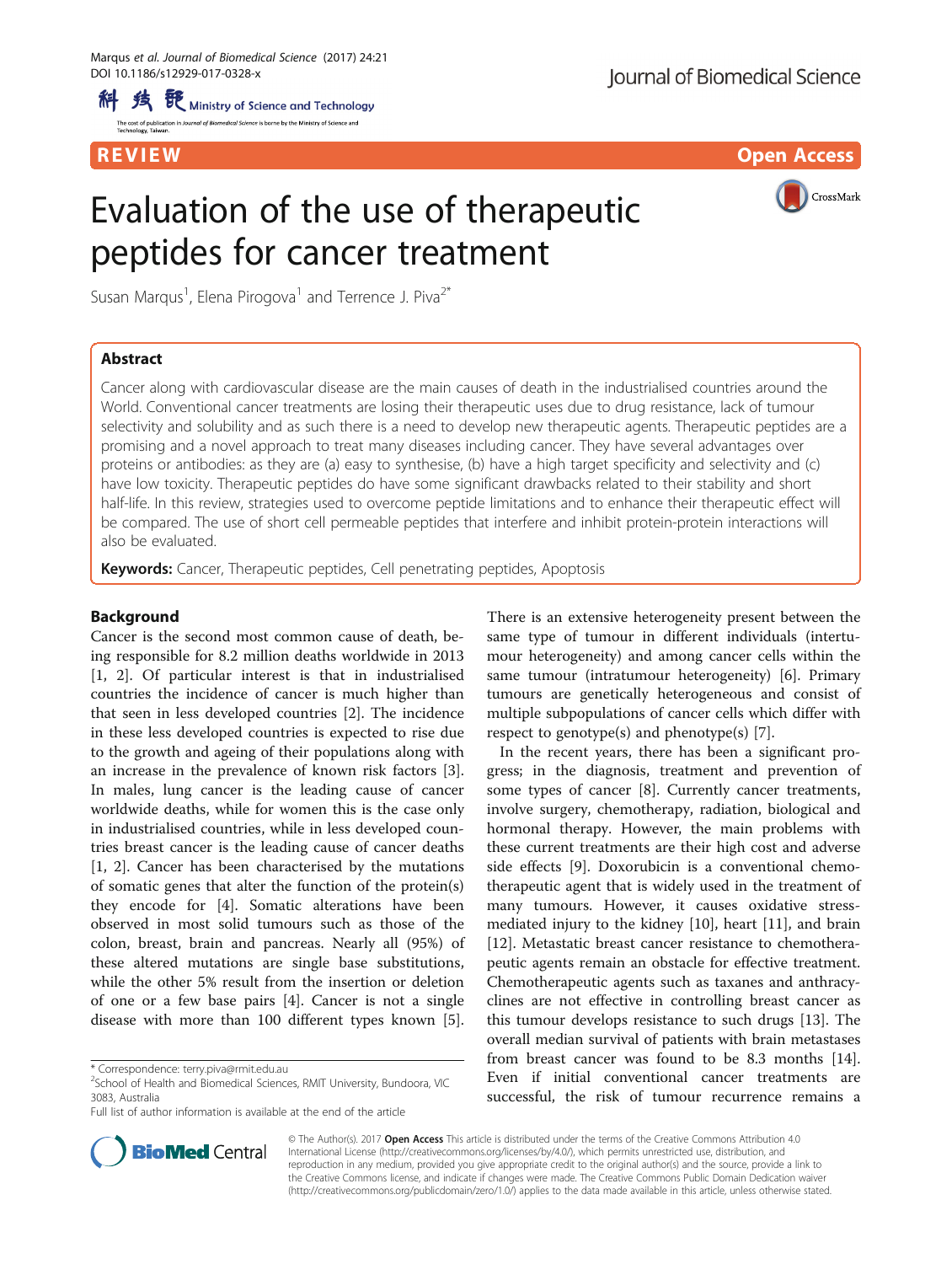challenge [\[15\]](#page-10-0). In this review, we will focus on using therapeutic peptides as anti-cancer agents.

## Therapeutic peptides

Peptides are short linear chains of amino acids (AA). They are usually <50 AA in length and are often stabilised by disulfide bonds [\[16\]](#page-10-0). They are designed by rational methods with high specificity to bind and modulate a protein interaction of interest. Many sequences, structures and pattern interactions of oncogenic proteins are available; and as such peptides can be designed specifically as an inhibitor of these interactions  $[17]$  – for example, if an interaction of two proteins is known, a peptide can inhibit this interaction provided if the sequence of the binding site is known [\[18](#page-11-0)]. If a protein-protein interaction site is unknown, a series of overlapping peptides of the desired protein are synthesised and can be tested for their capability to bind and inhibit this target interaction [[19](#page-11-0)]. The peptide sequence can also be modulated easily, due to their ease of synthesis either by chemical or molecular biological techniques [\[17\]](#page-10-0).

Therapeutic peptides have several important advantages over proteins or antibodies: they are small in size, easy to synthesise and have the ability to penetrate the cell membranes. They also have high activity, specificity and affinity; minimal drug-drug interaction; and biological and chemical diversity. An added benefit of using peptides as a treatment is that they do not accumulate in specific organs (e.g. kidney or liver), which can help to minimise their toxic side effects [\[20\]](#page-11-0). They can also be rapidly synthesised and easily modified [[21\]](#page-11-0) and are less immunogenic than recombinant antibodies or proteins [\[22\]](#page-11-0). Therapeutic peptides show great potential in the treatment of many diseases (for further information see [\[23\]](#page-11-0)). In the case of cancer, these peptides can be used in a variety of ways, including carrying cytotoxic drugs, vaccines, hormones and radionuclides [[24\]](#page-11-0). However, therapeutic peptides do have some significant drawbacks such as their stability in vivo. They have little or no resistance to cleavage by serum proteases in vivo [[22\]](#page-11-0) as well as a short half-life, low bioavailability, and production and manufacturing challenges [\[20\]](#page-11-0). Some of important advantages and disadvantages of using therapeutic peptides as drugs [[25](#page-11-0)] are shown in Table 1.

# Peptides for cancer therapy

Therapeutic peptides are a novel and promising approach for the development of anti-cancer agents [\[23, 26](#page-11-0)]. Boohaker et al. [\[21\]](#page-11-0) has classified existing therapeutic peptides for the treatment of cancer into three main groups: (a) antimicrobial/pore forming peptides, (b) cell-permeable peptides and (c) tumour targeting peptides. The cellular targets of some of these peptides are seen in Table [2](#page-2-0).

AMP/pore-forming peptides are peptides that occur naturally in all living organisms and have specific

Table 1 Advantages and disadvantages of therapeutic peptides (Adopted from [[25](#page-11-0)])

| Advantages                              | Disadvantages              |
|-----------------------------------------|----------------------------|
| High potency of action                  | Metabolic instability      |
| High target specificity and selectivity | Poor membrane permeability |
| Wide range of targets                   | Poor oral bioavailability  |
| Low toxicity                            | Poor solubility            |
| Fewer side effects                      | Rapid clearance            |
| Low accumulation in tissues             | High manufacturing cost    |
| High biological and chemical diversity  | Poor activity              |

biological activities [\[16](#page-10-0)]. They are part of the innate immune defence mechanism [[27](#page-11-0)] and show potential as antimicrobial therapeutic agents (e.g., defensins and cathelicidins) [\[28](#page-11-0)]. Many of these antimicrobial peptides (AMPs) are short, possess cationic charges, and form amphipathic structures in non-polar solvents [\[29\]](#page-11-0). They bind to negatively charged bacterial cell membranes via electrostatic interactions, disrupting their function [\[29](#page-11-0)], resulting in the death of these prokaryotes [\[30](#page-11-0)].

These pore-forming peptides target cancer cell membranes, and can induce cell death either by necrosis or apoptosis. In necrosis, the AMPs target the negativelycharged molecules on the cancer cell membrane and cause cell lysis; while in apoptosis, they cause disruption of the mitochondrial membrane [[21](#page-11-0)]. Another AMP is magainin, which is derived from the skin of the African clawed frog Xenopus laevis [\[31](#page-11-0)]. Lehmann et al. [[32](#page-11-0)] observed that margainin II was cytotoxic to human bladder cancer cells but not human or murine fibroblasts. Magainin killed the bladder cancer cells by inducing pores in the plasma membrane [[32](#page-11-0)]. Pleurocidin is isolated from the winter flounder, Pleuronectes americanus [\[33\]](#page-11-0) and members of this family of cationic peptides (such as NRC-3 and NRC-7) were cytotoxic against human breast cancer cells and mouse mammary carcinoma cells but not human dermal fibroblasts [[34](#page-11-0)]. These two peptides were shown to disrupt the integrity of the cell membrane [[34](#page-11-0)]. The pre-treatment of human breast cancer cells (MDA-MB-231) with NRC-3 or NRC-7 and cisplatin enhanced the latter's cytotoxic ef-fect (EC<sub>50</sub>) by 5.5- and 1.7-fold, respectively [\[34\]](#page-11-0).

Buforins are peptides derived from the stomach of Bufo bufo gargarizans [\[35\]](#page-11-0). Buforin I is a 39 AA peptide, from which the 21 AA buforin II is derived. Both peptides exhibit antimicrobial properties; with buforin II possessing higher activity than buforin I [\[36](#page-11-0)]. Buforin IIb was shown to be cytotoxic against human cervical carcinoma (HeLa) and leukaemia (Jurkat cells) cells in vitro, and suppressed the growth of human lung cancer xenografts in mice [[37](#page-11-0)]. This peptide interacts with the gangliosides on the plasma membrane and induced the apoptotic extrinsic pathway in these cells [\[37\]](#page-11-0).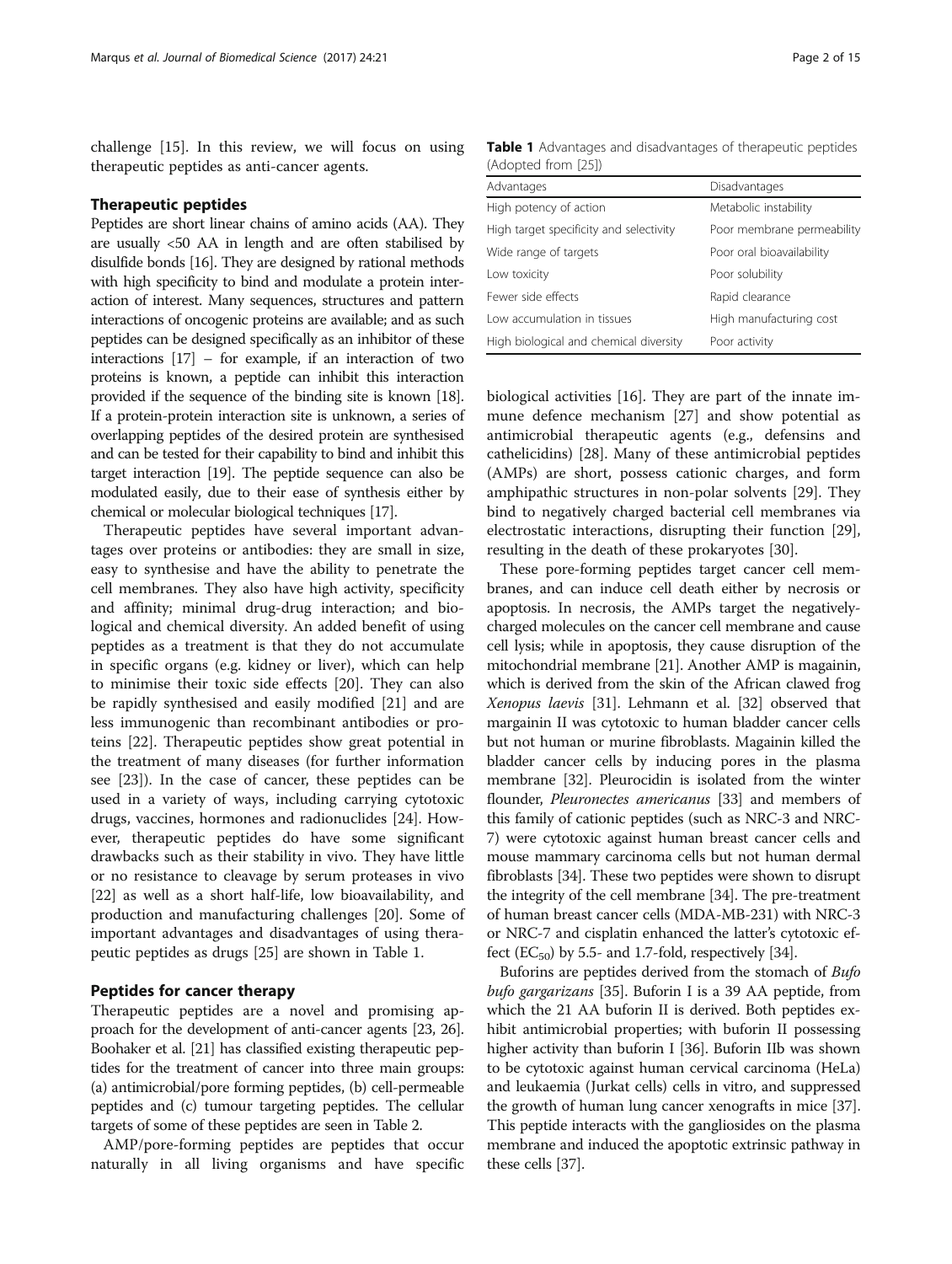| Peptide name                                          | Validation         | Cell lines examined <sup>a</sup>                                                                                                                                                                                                                                                                        | Ref.            |
|-------------------------------------------------------|--------------------|---------------------------------------------------------------------------------------------------------------------------------------------------------------------------------------------------------------------------------------------------------------------------------------------------------|-----------------|
| Antimicrobial peptides                                |                    |                                                                                                                                                                                                                                                                                                         |                 |
| Magainin II                                           | in vitro           | Bladder cancer cells: RT4 pathologic grade 1, 647 V grade 2, and 486P<br>grade 4                                                                                                                                                                                                                        | $[32]$          |
| NRC-3 and NRC-7                                       | In vitro & in vivo | Breast cancer: MDA-MB-231, MDA-MB-468, SKBR3, MCF-7 and paclitaxel<br>resistant MCF-7 (MCF-7-TX400) and murine mammary 4 T1 carcinoma cells                                                                                                                                                             | $[34]$          |
| Buforin IIb                                           | In vitro & in vivo | Cervical carcinoma (HeLa), leukaemia (Jurkat cells) and lung cancer<br>(NCI-H460) cells                                                                                                                                                                                                                 | $[37]$          |
| BR <sub>2</sub>                                       | in vitro           | Cervical carcinoma (HeLa), colon cancer (HCT116) and murine melanoma<br>(B16-F10) cells                                                                                                                                                                                                                 | $[52]$          |
| Cell penetrating peptides                             |                    |                                                                                                                                                                                                                                                                                                         |                 |
| Dox-TAT                                               | in vitro           | Breast cancer (MCF-7 and MCF-7/ADR) and rat prostate carcinoma<br>(AT3B1) cells                                                                                                                                                                                                                         | $[53]$          |
| Tumour targeting peptides                             |                    |                                                                                                                                                                                                                                                                                                         |                 |
| RGD-SSL-Dox                                           | In vitro & in vivo | Melanoma (A375) and murine (B16-F10) melanoma cells                                                                                                                                                                                                                                                     | [61]            |
| LPD-PEG-NGR                                           | In vitro & in vivo | Fibrosarcoma (HT-1080) cells                                                                                                                                                                                                                                                                            | [66]            |
| Therapeutic peptides target transduction pathway      |                    |                                                                                                                                                                                                                                                                                                         |                 |
| PNC-2 and PNC-7                                       | in vitro           | Pancreatic cancer (MIA-PaCa) cells                                                                                                                                                                                                                                                                      | [109]           |
| Cardiac natriuretic peptides                          | In vitro & in vivo | Pancreatic cancer (HPAC), renal carcinoma (SW156), breast adenocarcinoma<br>(HCCI428), ovarian adenocarcinoma (NIHOVCAR-3), modularly thyroid<br>carcinoma (TT), glioblastoma (LNZTA3WT4) and lung carcinoma<br>(NCI-H1963) cells                                                                       | $[111 - 118]$   |
| RGD-PEG-Suc-PD0325901                                 | In vitro & in vivo | Glioblastoma (U87MG) cells                                                                                                                                                                                                                                                                              | [126]           |
| <b>WCS</b>                                            | In vitro           | Head and neck squamous cell carcinoma (HNSCC) and oral epidermoid<br>carcinoma (KB) cells                                                                                                                                                                                                               | $[140]$         |
| <b>FWCS</b>                                           | In vitro           | Head and neck squamous cell carcinoma (HNSCC) and oral epidermoid<br>carcinoma (KB) cells                                                                                                                                                                                                               | [141]           |
| Therapeutic peptides target cell cycle                |                    |                                                                                                                                                                                                                                                                                                         |                 |
| p16                                                   | In vitro           | Pancreatic cancer (AsPC-1 and BxPC-3) cells                                                                                                                                                                                                                                                             | [166]           |
| Bac-7-ELP-p21                                         | In vitro           | Ovarian carcinoma (SKOV-3) cells                                                                                                                                                                                                                                                                        | $[75]$          |
| Pen-ELP-p21                                           | In vitro           | Cervical carcinoma (HeLa) and ovarian carcinoma (SKOV-3) cells                                                                                                                                                                                                                                          |                 |
| Therapeutic peptides induce cell death                |                    |                                                                                                                                                                                                                                                                                                         |                 |
| TAT-Bim                                               | In vitro & in vivo | Murine T-cell lymphoma (EL4), pancreatic cancer (Panc-02) and melanoma<br>(B16-F10) cells                                                                                                                                                                                                               | [193]           |
| Poropeptide-Bax                                       | In vitro           | Melanoma (SK-MEL-28) cells                                                                                                                                                                                                                                                                              | $[194]$         |
| R8-Bax                                                | In vitro & in vivo | Cervical carcinoma (HeLa) and murine mammary carcinoma (TS/A) cells                                                                                                                                                                                                                                     | [194]           |
| CT20p-NP                                              | In vitro & in vivo | Breast cancer (MCF-7 or MDA-MB-231) and colon cancer (HCT-116) cells                                                                                                                                                                                                                                    | [195]           |
| RRM-MV                                                | In vitro           | Squamous cell carcinoma (COLO16) and malignant melanoma (MM96L), and<br>murine melanoma (B16-F10) cells                                                                                                                                                                                                 | [197, 199]      |
| RRM-IL12                                              | In vitro           | Mouse melanoma (B16-F10) cells                                                                                                                                                                                                                                                                          | $[197]$         |
| Therapeutic peptides target tumour suppressor protein |                    |                                                                                                                                                                                                                                                                                                         |                 |
| <b>PNC-27</b>                                         | In vitro           | Cervical carcinoma (HeLa), colon cancer (SW1417 and H11299), breast cancer<br>(MDA-MB-453 and MCF-7), osteosarcoma (SAOS2), leukaemia (K562), pancreatic<br>cancer (MIA-PaCa-2) and melanoma (A-2058) cells. Rat k-ras-transformed<br>pancreatic cancer (TUC-3) and transformed endothelial (E49) cells | [214, 216, 217] |
| <b>PNC-21</b>                                         | In vitro           | Cervical carcinoma (HeLa), colon cancer (SW1417 and H1299), breast cancer<br>(MDA-MB-453), and osteosarcoma (SAOS2) cells. Rat k-ras-transformed pancreatic<br>cancer (TUC-3) and transformed endothelial (E49) cells                                                                                   | [214]           |

# <span id="page-2-0"></span>Table 2 Therapeutic peptides and their uses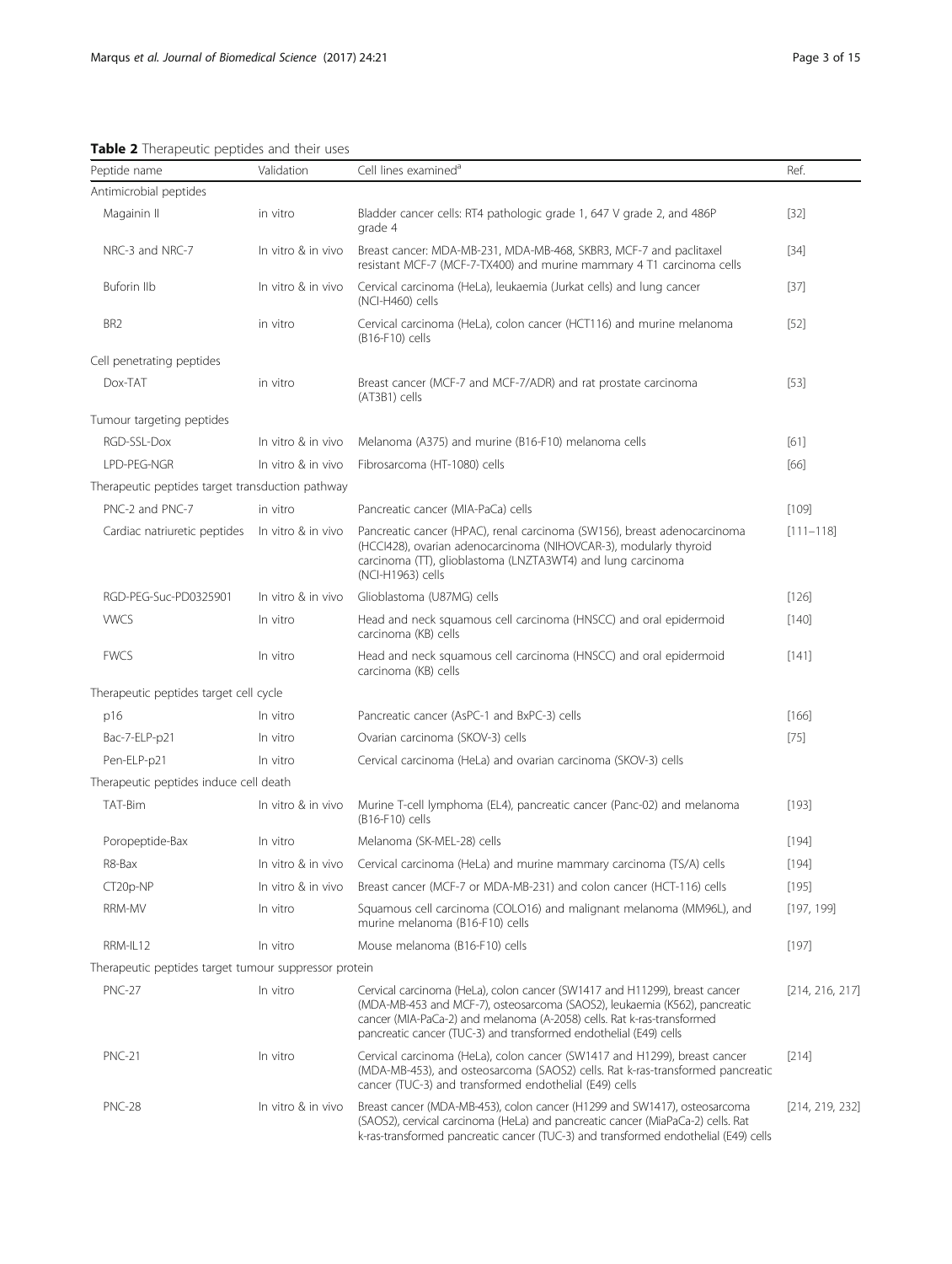| Tat-αHDM2                                         | In vitro & In vivo | Melanoma (MM-23, MM-24 and MM-26), retinoblastoma (Y79 and WERI),<br>osteosarcoma (U2OS), and cervical carcinoma (C33A) cells | [220]  |  |
|---------------------------------------------------|--------------------|-------------------------------------------------------------------------------------------------------------------------------|--------|--|
| Therapeutic peptides target transcription factors |                    |                                                                                                                               |        |  |
| Int-H1-S6A, F8A                                   | In vitro           | Breast cancer (MCF-7) cells                                                                                                   | [230]  |  |
| Pen-FI P-H1                                       | In vitro           | Breast cancer (MCF-7) cells                                                                                                   | $[76]$ |  |
| BACI-FI P-H1                                      | In vivo            | Glioma (U-87 MG and D54) and murine glioma (C6) cells                                                                         | [231]  |  |

Table 2 Therapeutic peptides and their uses (Continued)

<sup>a</sup>Unless specified otherwise, all cell lines are human in origin

The second group of therapeutic peptides are cell penetration peptides (CPPs). These peptides are 5–30 AA in length and can translocate through the plasma membrane and transport cargos ranging from small molecules (e.g., DNA, siRNA and plasmid) to oligonucleotides and proteins and as such provide a promising mechanism for drug delivery [\[38](#page-11-0)]. These CPPs are hydrophobic in nature and are mainly composed of basic residues, and play an important role in the interaction and insertion of peptides into the cell membrane [\[17\]](#page-10-0). They are taken up by the cell either by an energy-independent (direct translocation) [[39](#page-11-0)] or energydependent (endocytosis and pinocytosis) process [[40](#page-11-0), [41](#page-11-0)]. The internalisation of these peptides depend on several factors including the size of the transported cargo [[39](#page-11-0)], temperature [\[42](#page-11-0)], peptide concentration [[42](#page-11-0), [43\]](#page-11-0) and cell type [[44](#page-11-0)]. An example of a CPP is the trans-activator of transcription (Tat). The Tat peptide is derived from the human immunodeficiency virus (HIV) and is easily able to cross the cell membrane [\[45\]](#page-11-0). Intracellular cargos carried by this peptide across the plasma membrane include antisense oligonucleotides [[46](#page-11-0)], liposomes [\[47\]](#page-11-0), therapeutic agents [\[48\]](#page-11-0), small interfering RNA (siRNA) [\[49, 50\]](#page-11-0) and nucleic acids [\[51\]](#page-11-0). Recently Lim et al. [\[52\]](#page-11-0) designed a novel CPP called BR2 which is 17 AA peptide based on the CPP motif of buforin IIb. This peptide was cytotoxic against HeLa cells, HCT116 human colon cancer cells and B16-F10 mouse melanoma cells but not NIH 3 T3 mouse fibroblasts, HaCat human keratinocytes and BJ human fibroblasts [[52](#page-11-0)]. BR2 was shown to interact with gangliosides on the cell membrane of thee tumour cells [\[52](#page-11-0)]. Doxorubicin conjugated to the Tat peptide was taken up by drug resistant tumour cells such as human breast cancer (MCF-7 and MCF-7/ADR) and AT3B1 rat malignant prostate cells resulting in their death [[53\]](#page-11-0).

The third group of peptides are the tumour-targeting peptides (TTPs). These peptides target markers such as receptors expressed on the tumour cell membrane [\[21](#page-11-0)]. RGD contains the sequence Arg-Gly-Asp which recognises and binds to integrin  $\alpha \nu \beta$ 3 and  $\alpha \nu \beta$ 5 [[54](#page-11-0)] expressed on the membrane of lung cancer [\[55](#page-11-0)], melanoma [[56](#page-11-0)], brain tumours [[57](#page-11-0)], ovarian carcinoma [[58](#page-11-0)] and breast cancer cells [[59\]](#page-11-0). This peptide (RGD) could

be used as a drug delivery system due to its ability to be internalised into the cell [[60\]](#page-11-0). Xiong et al. [\[61](#page-11-0)] fused the RGD peptide onto the surface of sterically stabilised liposomes (SSL) (a modified liposome with hydrophobic polymer (PEG) on its membrane [[62\]](#page-11-0)) loaded with doxorubicin. As a result, RGD-SSL-Dox enhanced doxorubicin's efficacy against murine B16-F10 and human A375 melanoma cells grown in vitro as well as B16-F10 tumours grown in vivo in mice [[61\]](#page-11-0).

Another TTP peptide is NGR, which contains a Asn-Gly-Arg sequence. NGR binds to aminopeptidase N (APN) (also known as CD13) which is highly expressed by endothelial tumour cells such as scirrhous gastric cancer [\[63](#page-11-0)], pancreatic cancer [\[64\]](#page-11-0) and non-small cell lung carcinoma [\[65](#page-11-0)]. Chen et al. [[66](#page-11-0)] fused NGR peptides to PEGylated LPD (liposome-polycation-DNA) nanoparticles for the intracellular delivery of either cmyc siRNA and/or doxorubicin in HT-1080 human fibrosarcoma cell xenografts. The c-myc siRNA inhibited the expression of the c-myc protein and induced apoptosis in HT-1080 cells grown both in vitro and in vivo [[66\]](#page-11-0). The co-delivery of siRNA and doxorubicin significantly inhibited the growth of HT-1080 xenografts in mice [\[66](#page-11-0)].

## Strategies to overcome peptide limitations

Recently, many mechanisms have been developed to overcome the limitations of these therapeutic peptides. In order to overcome their poor cell permeability; various CPPs have been used to enhance the intracellular delivery of peptides [\[67\]](#page-11-0). The Tat peptide was conjugated with multiple pro-apoptotic peptides  $(KLAKL)$ <sub>2</sub> separated by a caspase-3 cleavage site [[68\]](#page-11-0). When this peptide was taken by mouse melanoma and human breast cancer cells, it activated endogenous caspase-3 which then cleaved the Tat-KLA peptide resulting in release of the pro-apoptotic peptide  $(KLAKLAK)_2$  [\[68](#page-11-0)]. This peptide induced apoptosis in these cells in vitro as well as inhibiting the growth of mouse melanoma xenografts in mice [\[68](#page-11-0)]. This peptide induced apoptosis in the numerous cancer cell lines such as non-small cell lung carcinoma (A549), cervical carcinoma cells (HeLa), breast cancer cells (MCF-7), and malignant melanoma cells (A375) [[69\]](#page-11-0). To enhance the selectivity and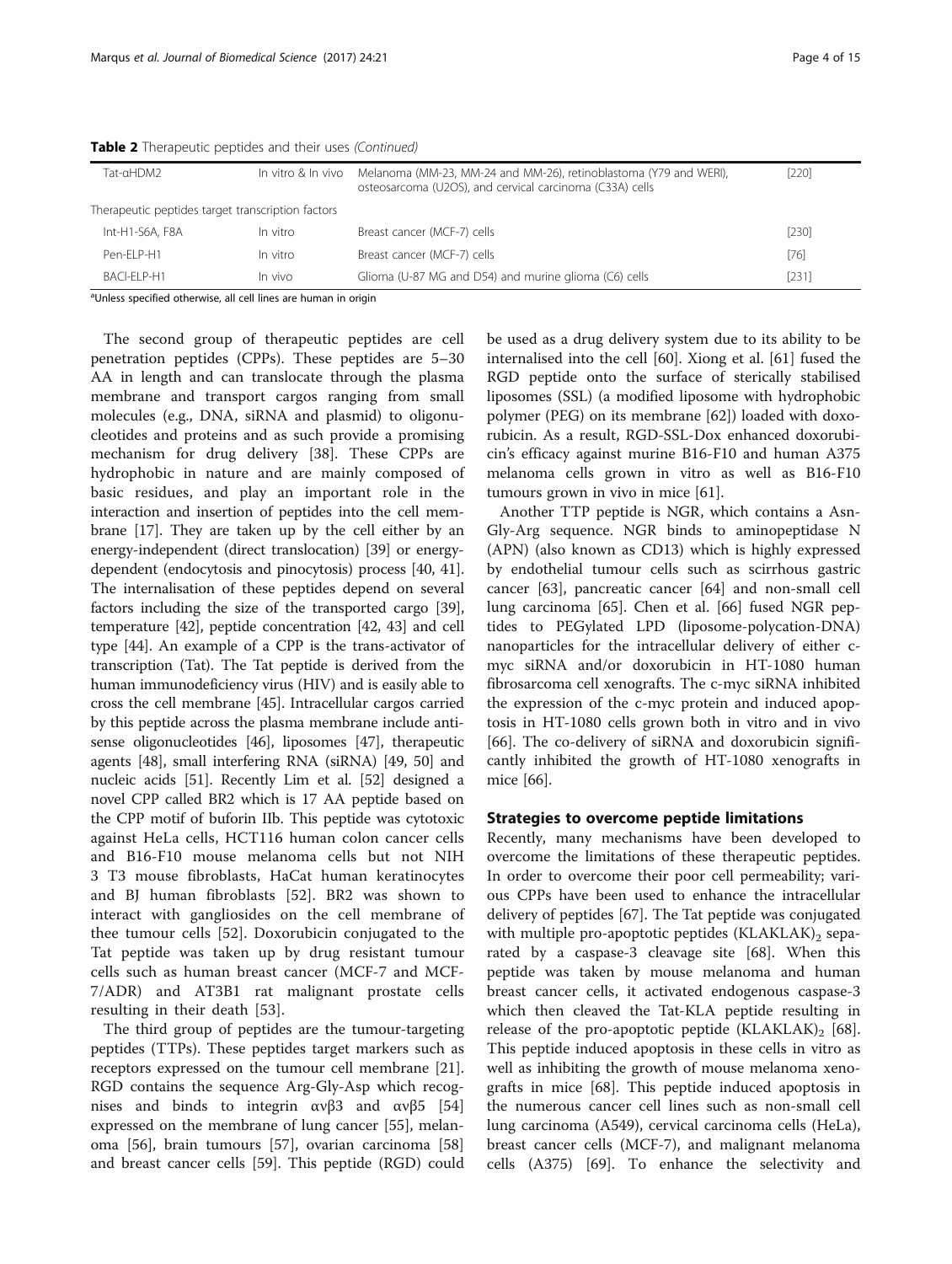specificity of Tat-KLA peptide for tumour cells, it was conjugated to the BRBP1 peptide (12 AA) which was previously identified to possess affinity for human breast cancer cells MDA-MB-231 that metastasize to the brain and where they were renamed 231-BR cells [\[70](#page-11-0)]. The BRBP1-Tat-KLA peptide significantly reduced the viability and migratory capacity of 231-BR cells grown in mice and was cytotoxic to human breast cancer subtypes (BT-474 and MDA-MB-231) [\[71\]](#page-11-0).

Elastin-like polypeptides (ELPs) are biopolymers that contain a pentapeptide (Val-Pro-Gly-Xaa-Gly) repeat sequence. These biopolymers are sensitive to temperature and undergo a phase transition from soluble to insoluble and form aggregates at 40-42 °C [\[72](#page-11-0)]. ELP has been used for various delivery systems such as small drug molecules [[73\]](#page-11-0), peptides [\[74](#page-11-0)–[76\]](#page-12-0), antibodies [\[77](#page-12-0)], proteins [[78\]](#page-12-0) and plasmid DNA [[79](#page-12-0)]. It has the potential to target the delivery of peptides or drugs to solid tumours [\[80](#page-12-0)]. Meyer et al. [[81\]](#page-12-0) have shown increased ELP accumulation (~two-fold) in tumours that were locally treated with hyperthermia compared to those that were not. ELP also enhanced the delivery of ELP-conjugated therapeutic peptides, which inhibited the attachment, spreading, migration and invasion of human ovarian cancer cells in cell culture and also inhibited the metastasis of ovarian cancer cells in vivo [[82](#page-12-0)].

Multidrug resistance remains one of the major obstacles of conventional cancer treatments [[83\]](#page-12-0). Some anticancer treatments are losing their effectiveness against tumours which possess a resistant phenotype [[84](#page-12-0)]. Some tumour cells develop an intrinsic resistance to chemotherapeutic drugs, whereas others only develop resistance after exposure [\[84\]](#page-12-0). Recently, ELPs have been used to overcome drug resistance in some tumour cells. In one study, a Tat-ELP-GFLG-Dox polypeptide consisting of a Tat peptide fused at the N-terminal, ELP, a tetrapeptide linker (GFLG) which was used to release its drug following cell entry and at the C-terminal a thiol reactive derivative of doxorubicin WP936, was able to overcome the efflux pumps in MES-SA/Dx5 and NCI/ADR-RES human uterine sarcoma cells [[85\]](#page-12-0). Moreover, this polypeptide accumulated in these uterine sarcoma cells while that of free doxorubicin was pumped out of the cell. This polypeptide formed aggregates when these cells were treated for 1 h at 42 °C [\[85\]](#page-12-0) where its cytotoxicity was enhanced  $\sim$ 20-fold as a result [\[86](#page-12-0)].

Penchala et al. [\[87](#page-12-0)] recently developed a new strategy for enhancing the in vivo half-life of peptides without compromising their potency. They conjugated a number of peptides to a small molecule called AG10, which binds with high affinity and selectivity to the plasma protein Transthyretin (TTR) [\[87](#page-12-0)]. Conjugating peptides to AG10, through short linkers, allowed these peptides to bind reversibly to TTR in human plasma. By recruiting the bulk of TTR (56 kDa protein), they were able to protect the peptides against proteases in serum and also decrease the filtration of the peptides though the kidneys [[87\]](#page-12-0). A number of peptides were used in the study including tripeptide (Arg-Gly-Lys-MCA), neurotensin (13 AA neuropeptide), native gonadotropinreleasing hormone (GnRH: 10 AA peptide hormone) and D-6-Lys-GnRH (GnRH agonist: 10 AA). The halflife of the native GnRH was at least 13-fold longer than its non-native agonist [[87](#page-12-0)]. Evaluation of the D-6-Lys-GnRH conjugate in male rats showed that binding to TTR extended its circulatory half-life which resulted in enhanced efficacy as measured by elevated levels of circulating testosterone [[87](#page-12-0)].

PEGylation is another approach to increase the halflife of peptides. It involves conjugating polyethylene glycol (PEG) to macromolecules such as proteins or peptides; increasing the size of a polypeptide and reducing its renal filtration and clearance [\[88\]](#page-12-0). However, the problem with PEG or PEG-conjugated macromolecules is that it induces the production of antibodies against PEG in healthy individuals exposed to PEG-containing compounds (e.g., cosmetics, pharmaceuticals and processed food) or in patients treated with PEG-conjugated agents [[89\]](#page-12-0). Therefore, a new recombinant polypeptide has been developed termed XTEN. It is 864 AA in length and mimics PEG, and is a stable, soluble protein and has reduced immunogenicity [[90\]](#page-12-0). The conjugation of XTEN into a protein or peptide resulted in an increase in their half-life [\[90](#page-12-0), [91\]](#page-12-0). Teduglutide is a glucagon-like peptide-2 (GLP2) analogue that has a half-life of  $\sim$  3–5 h in human serum [[92\]](#page-12-0) when conjugated with XTEN, its half-life increased in mice, rat and monkey serum by 34, 38 and 120 h, respectively [\[93\]](#page-12-0).

Xiao et al. [\[94\]](#page-12-0) conjugated site-specific modified betaine onto the amino-terminal end of bacterial xanthine guanine phosphoribosyltransferase (CG-GPRT) and the HIV inhibitory peptide CG-T20. Betaine reduced the aggregation and increased the solubility of both the protein CG-GPRT and the peptide conjugated CG-T20 [\[94](#page-12-0)]. Hao et al. [\[95](#page-12-0)] fused the Tat peptide into the C-terminal of HPRP-A1 α-helical (anti-cancer peptide) which is derived from *Helicobacter pylori*. The fusion of Tat peptide into HPRP-A1 peptide significantly increased its uptake compared to that of the unfused peptide. The Tat peptide was shown to protect HPRP-A1 peptide from degradation as well as exerting specific anticancer activity against human cervical carcinoma cells [\[95\]](#page-12-0).

# Therapeutic peptides target signal transduction pathways

Bidwell et al. [[17\]](#page-10-0) have classified therapeutic peptides into three main groups, based on their biological targets: (a) signal transduction pathways, (b) cell cycle regulation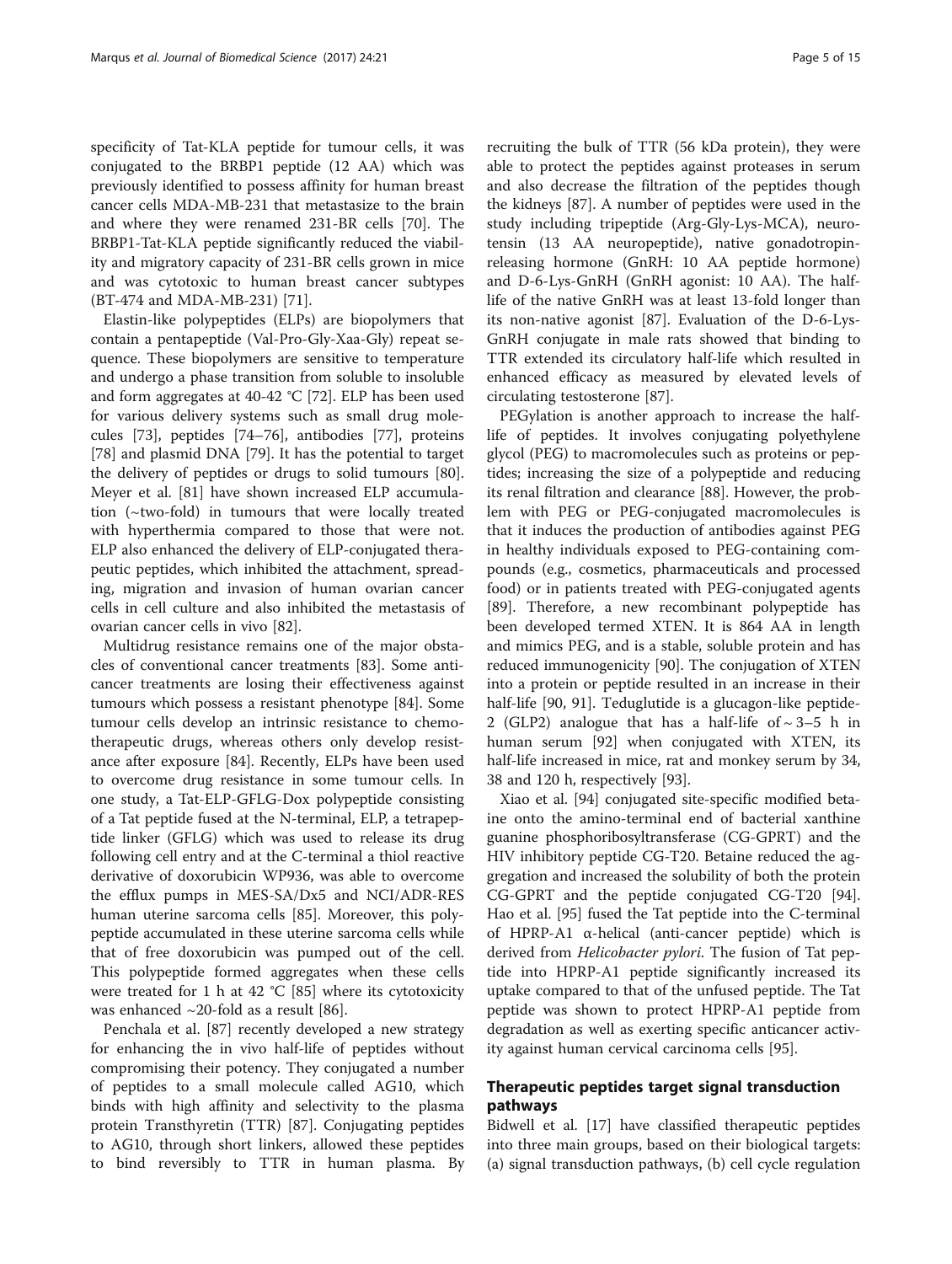and (c) cell death pathways [\[96\]](#page-12-0). Many therapeutic peptides have been designed to inhibit mitogen-activated protein kinases (MAPKs). MAPKs are serine/threonine kinases and have an important role in cellular signal transduction cascades and trigger intracellular events in response to external growth factors, hormones, nutrient status or stress [\[97](#page-12-0)]. These signals are transmitted into the nucleus resulting in changes in gene expression [\[98](#page-12-0)]. Constitutive activation of the MAPK pathway has been observed in pancreatic, colon, lung, ovarian and kidney tumours [\[99](#page-12-0)]. The three main characterised subfamilies of MAPKs found in mammalian cells include the extracellular signal-regulated kinases (ERKs), c-Jun amino terminal kinases (JNKs) and p38 MAPKs (Fig. 1) [\[100](#page-12-0)]. ERK plays an important role in cellular proliferation and differentiation [\[101\]](#page-12-0) and is deregulated in one-third of all human cancers such as breast, pancreatic, lung adenocarcinoma, thyroid, bladder, liver, kidney and melanoma [\[102](#page-12-0)].

Developing small molecule inhibitors that target the Ras/Raf/MEK/ERK pathway has great potential for cancer therapy [\[103\]](#page-12-0). There are three Ras isoforms expressed in mammalian cells: H-Ras, K-Ras and N-Ras [[104\]](#page-12-0) and they control signalling pathways that are responsible for cell growth and malignant transformation [[105\]](#page-12-0). Oncogenic mutations of Ras are found in many human cancers derived from the skin, cervix, ovary, urinary tract, stomach, lung, breast, prostate, thyroid, and large intestine [[104](#page-12-0)]. The Ras gene encodes for a p21 protein which becomes oncogenic and causes malignant transformation of cells when a single substitution base mutation occurs in glycine at position 12 and glutamine at position 61 [\[106\]](#page-12-0). The ras-oncogene p21 peptide, called PNC-7 is 35–47 residues long and is derived from the GAP-binding region of p21 found to in-hibit cell transformation [[107](#page-12-0)]. Kanovsky et al. [[108](#page-12-0)] found that two ras-p21 peptides PNC-7 and PNC-2 (96– 110 residues) induced phenotypic reversion of both rastransformed rat pancreatic cancer cells (TUC-3) to their untransformed phenotypes. These peptides were linked to penetratin a CPP; which induced the phenotypic reversion of ras-transformed human fibrosarcoma cells (HT-1080) to its untransformed phenotype [[109](#page-12-0)]. Both peptides induced the death of MIA-PaCa-2 human pancreatic cancer cells by inhibiting ras-p21 phosphorylation [[109](#page-12-0)], however it did not cause these cells to undergo phenotypic reversion.

In animals, peptides that possess anti-cancer activities are mainly found in the immune system, central nervous system, digestive system, heart, bone, muscle and skin [[110\]](#page-12-0). Vesely et al. [[111](#page-12-0)–[118](#page-12-0)] investigated four types of cardiac natriuretic peptides, including atrial natriuretic peptide (ANP), vessel dilator peptide, long-acting natriuretic peptide (LANP) and kaliuretic peptide. These four peptides normally circulate in the human body and have shown anti-cancer activity against human cancers, including: pancreatic, breast, prostate, renal, colon, ovarian, melanoma, brain, thyroid and lung. Sun et al. [[119](#page-12-0)] observed that these four peptide hormones inhibited the activation of ERK1/2 by epidermal growth factor (EGF) and insulin in human prostate adenocarcinoma and pancreatic cancer cells. Moreover, the vessel dilator and kaliuretic peptide exhibited anti-cancer properties against human prostate carcinoma by inhibiting Ras

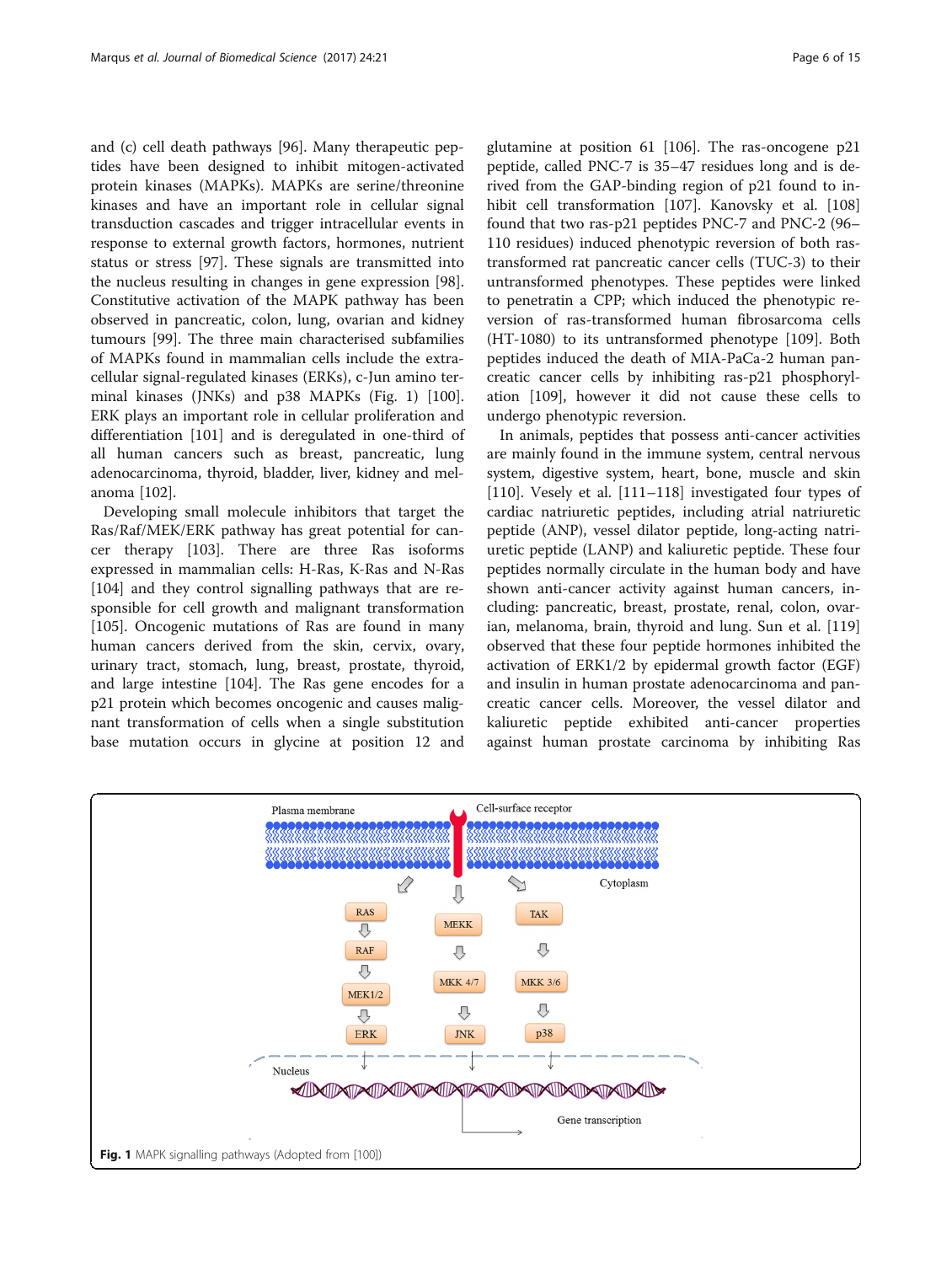activity [\[120](#page-12-0)]. Sun et al. found that LANP and ANP significantly inhibited (80-90%) MEK1/2 and ERK1/2 activity in human prostate adenocarcinoma cells [\[121](#page-12-0)–[123](#page-12-0)].

MEK plays an important role in phosphorylating ERK that amongst its roles induces the transcription of proteins that control apoptosis [\[124](#page-12-0)]. Li et al. [[125\]](#page-12-0) developed a series of conjugates consisting of the RGD peptide fused to a MEK inhibitor derived from a small molecule of the MEK1/2 inhibitor PD0325901. The RGD-MEKI conjugates inhibited ERK1/2 signalling and halted melanoma A375 cells at the G1 cell cycle checkpoint in an analogous manner to that of PD0325901 [[125\]](#page-12-0). Hou et al. [[126\]](#page-12-0) fused the RGD peptide with PD0325901 and a PEG-linker and this RGD-PEG-Suc-PD0325901 peptide was very efficient in targeting human glioblastoma U87MG αvβ3 receptor positive cells by blocking ERK1/2 signalling and inhibiting metastasis of these xenografts grown in mice [[126\]](#page-12-0).

The second subfamily of MAPKs signalling molecules is JNK1/2. JNK1/2 activity is elevated in many cancers including those from the colon [\[127\]](#page-12-0), pancreas [\[128](#page-12-0)], breast [\[129\]](#page-12-0), blood [[130](#page-13-0)], head and neck [[131](#page-13-0)], stomach [[132\]](#page-13-0), and brain [\[133\]](#page-13-0). JNK peptide inhibitors, derived from the JNK interacting protein (JIP), were conjugated into the N-terminal region of the inverted Tat peptide (JIP10-Δ-TAT<sup>i</sup> ) or conjugated into a peptide consisting of nine arginines ( $JIP^{10}-\Delta-R_{9}$ ) [\[134\]](#page-13-0). These JIP peptides inhibited JNK2 activity and were 10-fold more selective in binding to his isoform rather than to JNK1 or JNK3 and were shown to inhibit the metastasis of murine mammary cancer cells in vivo [[134\]](#page-13-0).

The third MAPK subfamily member is p38. Levels of p38α are elevated in many cancers such as head and neck squamous cell carcinoma (HNSCC) [[135\]](#page-13-0), breast [[136\]](#page-13-0), gastric [\[137\]](#page-13-0) and non-small cell lung cancer [\[138](#page-13-0)]. It is composed of two binding sites; an ATP-binding site and a Asp-Phe-Gly (DFG) motif [\[139](#page-13-0)]. Recent studies have focused on design peptides that are inhibitory to p38α. The synthetic tetrapeptide VWCS, based on the ATP-binding site, inhibited p38α activity in HNSCC [[140\]](#page-13-0). This peptide bound to the ATP binding site of p38α and inhibited the proliferation of HNSCC and KB human oral cancer cells in a time- and dose- dependent manner [[140](#page-13-0)]. The FWCS tetrapeptide is based on the DFG site and inhibited the growth of HNSCC and KB cells in a dose- and time-dependent manner [[141\]](#page-13-0).

## Therapeutic peptides that target the cell cycle

The cell cycle is composed of four distinct phases, including two gap phases G1 and G2 as well as S-phase and M-phase [\[142\]](#page-13-0). The progression of a cell through the different phases of the cell cycle is under the control of several classes of cyclin-dependent kinases (Cdks). Cdks belong to a large family of catalytic subunits of heterodimeric serine/threonine protein kinases [\[143\]](#page-13-0). In mammalian cells, as the cells progresses from G1 to mitosis a number of kinase subunits are expressed. In G1 phase, Cdk4 and Cdk6 in association with cyclin-D play a vital role in the cell progressing during this phase [[144\]](#page-13-0). The cyclin E-Cdk2 complex regulates the movement of the cell from G1 into S-phase [\[145](#page-13-0)]. In S-phase, cyclin A-Cdk2 complexes control the progression of cells through this phase [\[146](#page-13-0)] while cyclin B-Cdk1 promotes the progress of the cell in mitosis (Fig. [2\)](#page-7-0) [[147\]](#page-13-0).

The activation of Cdks in the cell is regulated by Cdk inhibitors (CKIs) [[148](#page-13-0)]. There are two families of CKIs: (1) INK4 proteins which include:  $p16^{INK4a}$ ,  $p15^{INK4b}$  $p18^{INK4c}$  and  $p19^{INK4d}$  and (2) CIP/KIP proteins which include;  $p21^{\text{cip1/waf1}}$ ,  $p27^{\text{kip1}}$  and  $p57^{\text{kip2}}$  (Fig. [2\)](#page-7-0) [[149](#page-13-0)]. The tumour suppressor protein p16 inhibits the progression of cells from G1 to S phase by binding to Cdk4/6 which prevents cyclin D from binding to this kinase [[150\]](#page-13-0). The cyclin D-Cdk4/6 complex phosphorylates the retinoblastoma (pRb) protein that results in the release of the transcription factor E2F which then promotes the progression of the cell from G1 to S phase [[151](#page-13-0)]. Mutations of p16 have been observed in tumours of the breast [[152](#page-13-0)], prostate [\[153\]](#page-13-0), skin [\[154\]](#page-13-0), oropharynx [[155\]](#page-13-0), cervix [[156](#page-13-0)], colon [\[157\]](#page-13-0) and brain [[158](#page-13-0)]. The expression of exogenous p16 in transfected cancer cells restored the activity of wild type p16 and induced apoptosis in human brain, prostate, lung and bladder cancers [\[159](#page-13-0)–[163\]](#page-13-0). Fahraeus et al. [[164](#page-13-0)] identified a 20 AA synthetic peptide of the p16 protein (84–103 AA) that bound to Cdk4/6 which inhibited the formation of the cyclin D-Cdk4 complex, as well as pRb phosphorylation. This prevented the entry of HaCat, MCF-7 breast cancer cells, MRC-5 fibroblasts, HT-29 colon carcinoma cells and 3 T3 mouse fibroblasts from entering the Sphase of the cell cycle [[165\]](#page-13-0). When p16 was fused with the CPP, penetratin, it inhibited the growth of both p16 negative and pRb positive human pancreatic cancer cell lines (AsPC-1 and BxPC-3) by arresting cells in G1 phase [[166](#page-13-0)]. This peptide significantly suppressed the growth of human pancreatic cancer and prolonged the survival of mice without showing severe systemic toxicity [[167\]](#page-13-0).

The cyclin-dependent kinase inhibitor p21 induces cell cycle arrest, inhibits DNA replication and regulates apoptosis [[168\]](#page-13-0). It also inhibits cell cycle progression by two mechanisms: (a) inhibiting the activity of cyclin-Cdk complex and (b) proliferating cell nuclear antigen (PCNA) function which results in arrest at the G1 and G2 cell cycle checkpoints as well as inhibiting DNA replication [\[169](#page-13-0)]. Peptides derived from the p21 C-terminal region contain an inhibitory domain that inhibits the activity of PCNA [[170](#page-13-0)]. Warbrick et al. [[171](#page-13-0)] showed that the C-terminal region of p21 (144–151 AA) interacted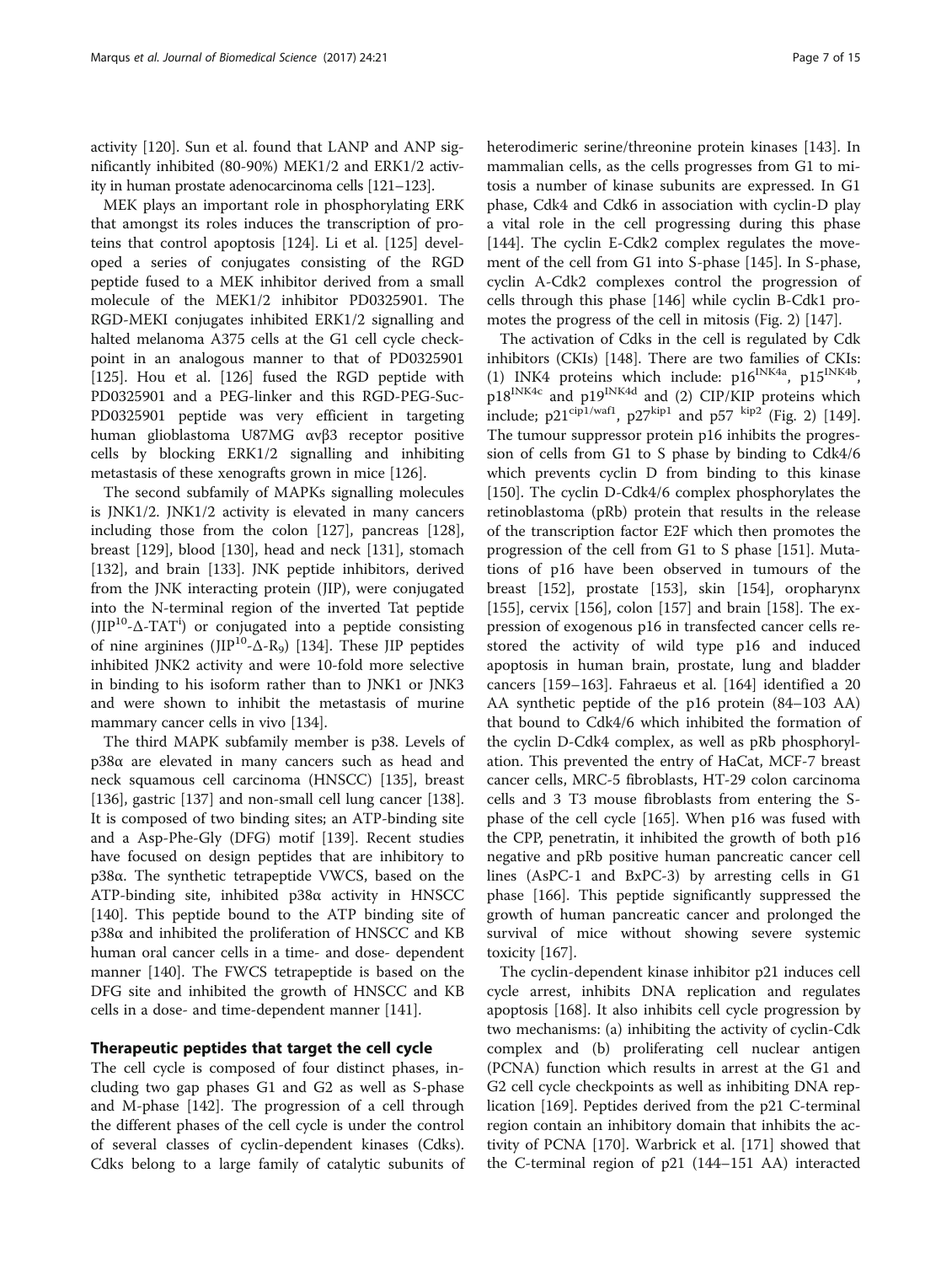<span id="page-7-0"></span>

with PCNA and inhibited DNA replication. Chen et al. [[19\]](#page-11-0) observed that a p21 peptide fragment (139–164 AA) also bound to PCNA. Pan et al. [[172](#page-13-0)] showed that both p21 and a p21 peptide fragment (139–160 AA) derived from the C-terminal region inhibited DNA repair in HeLa cells induced by alkylating agents or UV radiation. Ball et al. [[173](#page-13-0)] found that a p21 peptide (141–160 AA) from the C-terminal domain region inhibited cyclin-Cdk4 activity and arrested cell cycle at the G1 cell cycle checkpoint. This p21 peptide was fused with penetratin inhibited both cell proliferation and cell cycle progression in human colon cancer cells by two independent mechanisms involving cyclin-Cdk and PCNA [[174](#page-13-0)]. The p21 peptide (139–164 AA) fragment that was fused into penetratin inhibited cyclin-Cdk activity and induced necrosis in human lymphoma cells [\[175\]](#page-13-0).

Recently, the p21 peptide was conjugated into ELP and Bac-7, a CPP. The Bac-7-ELP-p21 polypeptide inhibited proliferation of human ovarian cancer cells by arresting cells at the S and G2/M phases of the cell cycle [[75\]](#page-12-0). This was most likely caused by the inhibition of pRb activation. The inhibitory effects of this polypeptide were enhanced when the cells were treated with hyperthermia (42 °C). Hyperthermia induced the ELP to from aggregates that bound to the cell membrane which were internalised by endocytosis [\[75](#page-12-0)]. Mikecin et al. [[176](#page-13-0)] used a combinational treatment of bortezomib (a proteasome inhibitor) and the carboxyl-terminal of p21 peptide fused into ELP. The synergistic treatments of bortezomib and p21-ELP-Bac polypeptide at 42 °C prevented human androgen-independent prostate cancer cells to pass through the cell cycle or proliferate resulting in higher apoptotic death than compared to cells exposed to a single treatment [\[176\]](#page-13-0). Massodi et al. [[74](#page-11-0)] conjugated the p21 peptide into ELP and a penetratin peptide. This Pen-ELP-p21 peptide displayed antiproliferative effect against both human cervical and ovarian carcinoma cells.

# Therapeutic peptides induce cell death

There are two main types of cell death: apoptosis and necrosis. Apoptosis, or programmed cell death, is a normal process that plays an important role during development and ageing; it maintains stable cell populations within tissues [\[177\]](#page-13-0). It can also be a defence mechanism as it initiates an immune response to cell damage by diseases or noxious agents [[177\]](#page-13-0) and is a complex process involving different pathways [\[178\]](#page-13-0). When a defect occurs at any stage along this pathway, it can result in malignant transformation, tumour metastasis and resistance to cancer therapeutics [\[178](#page-13-0)]. The two main pathways of apoptosis are the intrinsic and extrinsic pathways. The intrinsic pathway is initiated by the release of apoptotic factors such as cytochrome c from the mitochondrial membrane and it is highly regulated by proteins belonging to the Bcl-2 family [\[179](#page-13-0)]. The Bcl-2 family proteins contain up to four conserved Bcl-2 homology (BH) domains (BH1, BH2, BH3 and BH4) as well as a transmembrane domain (TM). There are two main groups of Bcl-2 proteins: (a) anti- and (b) pro- apoptotic Bcl-2 proteins. The anti-apoptotic Bcl-2 proteins contain all four BH domains (BH1-BH4) and these proteins are: Bcl-2, Bcl-X<sub>L</sub>, Mcl-1, Bcl-W, Bfl-1, and Bcl-B (Fig. [3](#page-8-0)) [[180\]](#page-13-0). The pro-apoptotic Bcl-2 proteins can be divided into multi-domain and BH3-only proteins. The multidomain proteins contain only three BH domains (BH1, BH2 and BH3 but not BH4) such as Bax, Bak and Bok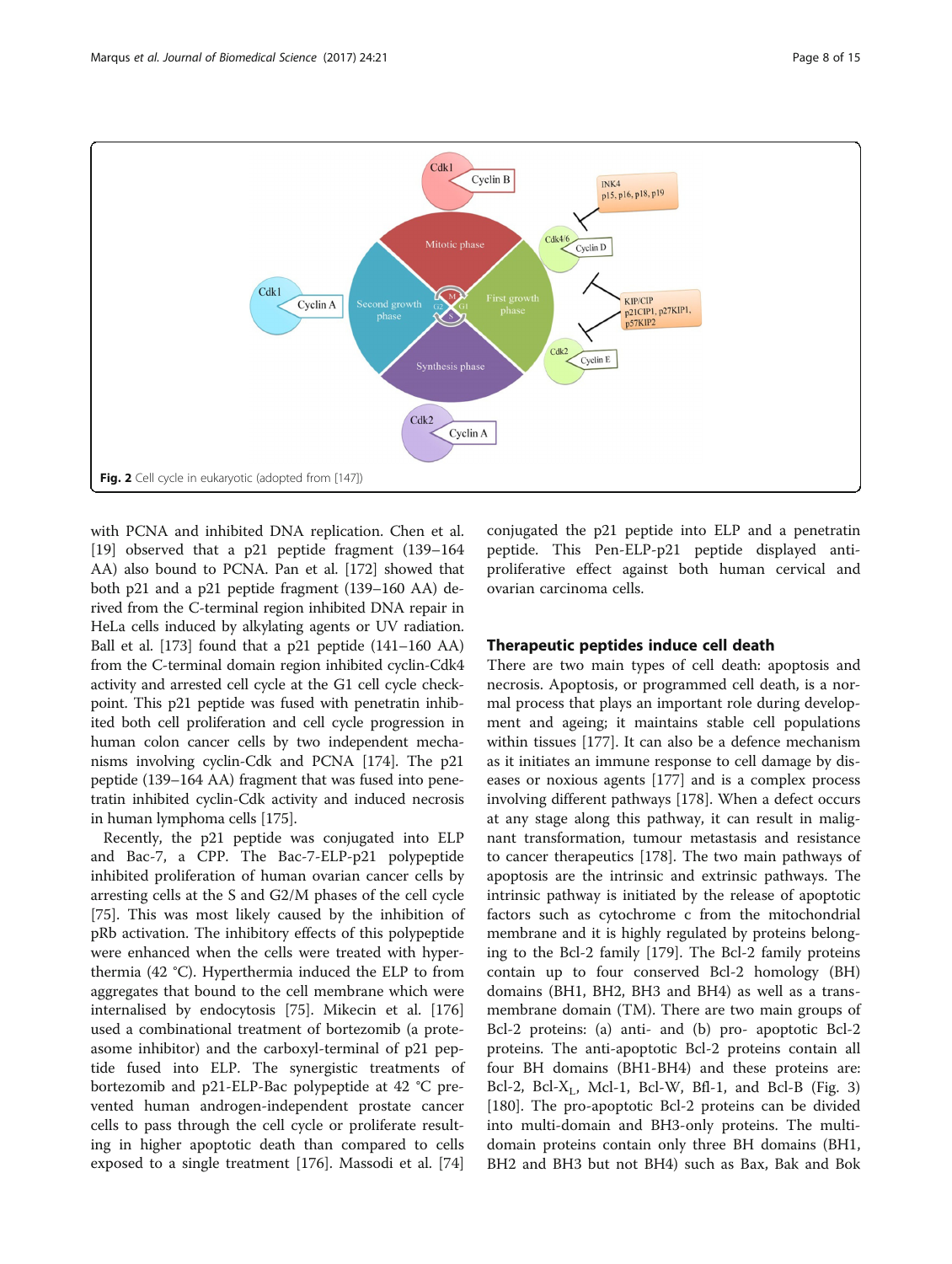<span id="page-8-0"></span>

(Fig. 3). The BH3-only proteins including Bid, Bim, Puma, Bad, Noxa, Hrk, Bik, Bmf, Bcl-G and spike. They contain a limited number of BH domains but not all contain a TM domain (Fig. 3) [[181\]](#page-13-0).

Apoptosis is highly regulated by Bcl-2 family protein members; pro-apoptotic proteins (e.g., Bax and Bak) promote cell death whereas anti-apoptotic proteins (e.g., Bcl-2 and Bcl- $X_L$ ) promote cell survival [\[182](#page-13-0)]. When a cell receives apoptotic signals initiated from stress, DNA damaging agents or infection, the BH3-only proteins activate Bax and Bak (a) either directly by binding to them or by (b) binding to anti-apoptotic proteins and indirectly activating these proteins. Once activated, the pro-apoptotic proteins Bax and Bak oligomerise and form pores in the mitochondrial outer membrane which triggers the release of cytochrome c thereby inducing the apoptotic intrinsic pathway [[183\]](#page-13-0). When cytochrome c is released into the cytosol, it binds and activates apoptotic protease-activating factor-1 (APAF-1) and procaspase-9 as well, resulting in the formation of the apoptosome [\[184\]](#page-13-0). The apoptosome activates the initiator caspase, caspase-9 which in turn activates procaspase-3 and −7 and promotes apoptosis [\[185](#page-13-0)]. When the balance of anti-apoptotic and pro-apoptotic proteins are disrupted, it results in deregulation of apoptosis in the affected cells [\[178](#page-13-0)]. In cancer, the overexpression of anti-apoptotic proteins protect tumour cells from apoptosis [[178\]](#page-13-0) and has been observed in many human cancers including prostate [[186](#page-13-0)], neuroblastoma [\[187](#page-14-0)], kidney [[188\]](#page-14-0), breast cancer [[189](#page-14-0)], acute lymphoblastic leukaemia [[190\]](#page-14-0), chronic lymphoblastic leukaemia [[191](#page-14-0)] and non-Hodgkin's lymphomas [\[192\]](#page-14-0).

Kashiwagi et al. [[193](#page-14-0)] fused the CPP Tat peptide onto the BH3 domain derived from Bim. This Tat-Bim peptide induced apoptosis in mouse T-cell lymphoma, melanoma and pancreatic cancer cells which was enhanced when these cells were exposed to radiation [\[193](#page-14-0)].

Poropeptide-Bax is a peptide (106–134 AA) derived from the pore-forming domain of Bax, which induced cytochrome c release from SK-MEL-28 human melanoma cells resulting in these cells undergoing apoptosis [[194\]](#page-14-0). The amino-terminal region of poropeptide-Bax peptide was fused with a poly-Arginine sequence, termed R8-Bax peptide, which induced cell death in HeLa cells in a time- and dose- dependent manner as well as the regression of TS/A-pc mice mammary carcinoma cells in vivo [\[194\]](#page-14-0).

The CT20 peptide (CT20p) (173–192 AA) is derived from the C-terminal α-9 helix of the pro-apoptotic protein, Bax [[195\]](#page-14-0). This peptide shares some similarities with AMP's structure including: hydrophobic, cationic amino acids and two lysines [[195\]](#page-14-0). CT20p encapsulated into hyperbranched polymeric nanoparticles (HBPE-NPs) disrupted the membrane integrity of human breast and colon cancer cells in vitro as well as causing the regression of human mammary adenocarcinoma xenografts grown in mice [\[195\]](#page-14-0). CT20p-NP was cytotoxic toward human metastatic breast cancer cells (MDA-MB-231), but not to human normal breast epithelial cells (MCF-10A) [\[196](#page-14-0)].

Another cell death-inducing peptide is RRM-MV [[197\]](#page-14-0). RRM-MV is a synthetic peptide that has been computationally designed using the resonant recognition model (RRM). It is a short linear peptide (18 AA) that mimics the bioactivity of the myxoma virus protein M-T5 [[197\]](#page-14-0). RRM was also used to design a negative 22 AA control peptide, RRM-C, which was not cytotoxic [[197\]](#page-14-0). The M-T5 protein interacts with Akt (serine/ threonine kinase protein) and this interaction regulates myxoma virus permissiveness in cells [\[198\]](#page-14-0). The cytotoxic effects of RRM-MV peptide was investigated on the mouse melanoma (B16-F10), human squamous cell carcinoma (Colo16), mouse macrophage (J774) and Chinese hamster ovary (CHO) cell lines. RRM-MV was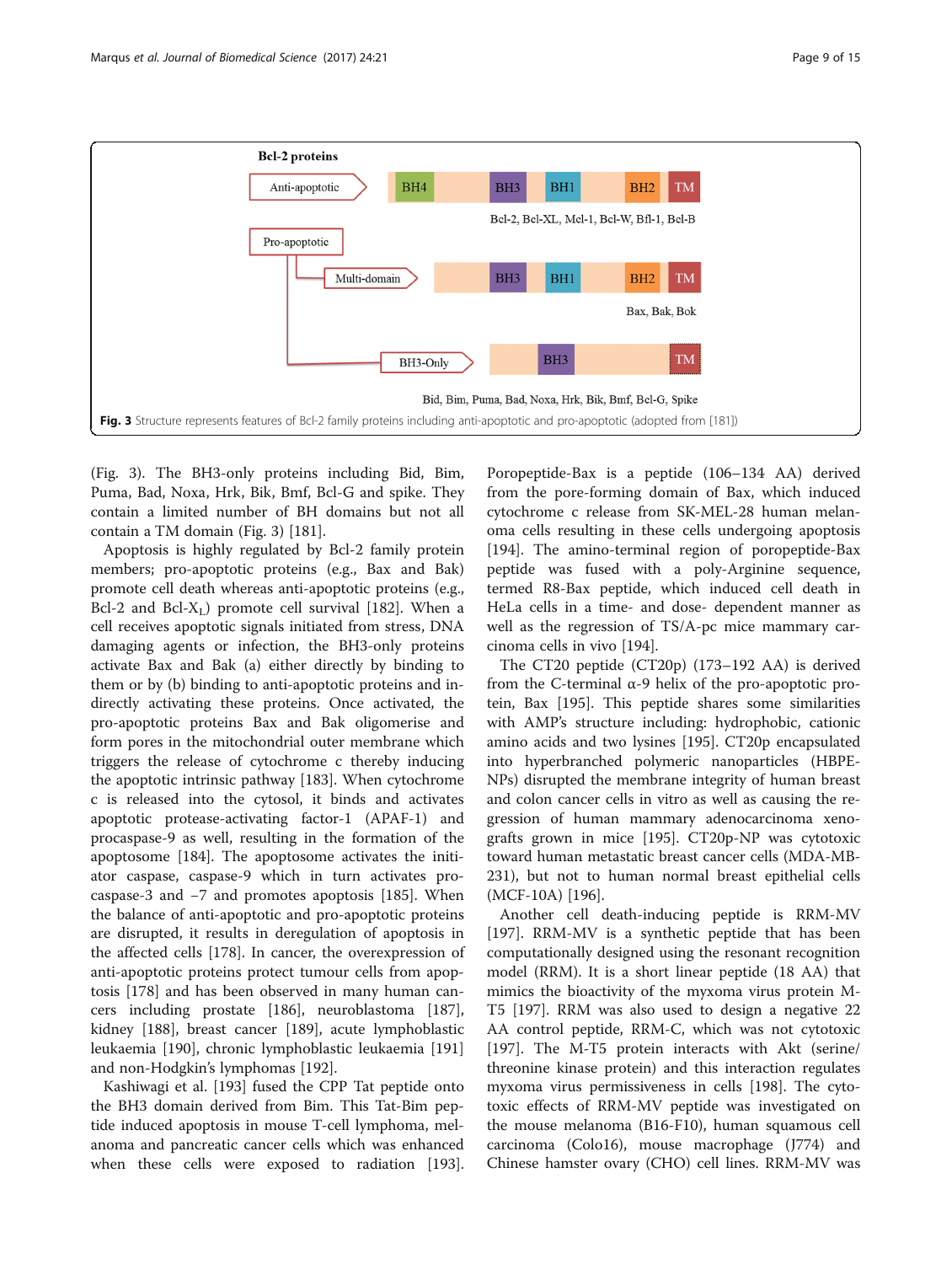only cytotoxic to B16-F10 and Colo16 cells while the negative peptide RRM-C was not [\[197\]](#page-14-0). Almansour et al. [[199\]](#page-14-0) also observed that RRM-MV was cytotoxic to human MM96L melanoma cells and Colo 16 squamous cell carcinoma cells but not epidermal melanocytes (HEM) or dermal fibroblasts (HDF) [\[199\]](#page-14-0).

RRM was also employed to design a bioactive peptide possessing interleukin-12 (IL-12) activity. IL-12 is a heterodimeric pro-inflammatory cytokine that is produced by dendritic and phagocytic cells in response to pathogens during an infection [\[200\]](#page-14-0). IL-12 has anti-tumour activity in murine models of melanoma, lung, kidney, ovarian and colon cancers [[200\]](#page-14-0). In total 13 IL-12 proteins from different species have been analysed using RRM [\[201\]](#page-14-0). The bioactive peptide analogue IL-12 devised from mouse was cytotoxic to mouse melanoma (B16-F10), mouse dermal fibroblasts, Chinese Hamster Ovary (CHO) and mouse macrophages (J774) [\[201](#page-14-0)], however the negative control peptide RRM-C was shown to be non-cytotoxic [\[201\]](#page-14-0).

# Therapeutic peptides target tumour suppressor protein

p53 is often found mutated in many human cancers [[202](#page-14-0)–[204](#page-14-0)], the majority (75%) of which are missense mutations [[205\]](#page-14-0). Other mutations include frameshifts (insertions or deletions) 9%, non-sense mutations 7% and silent mutations 5% [[206](#page-14-0)]. Normally, endogenous p53 levels are low because of its rapid degradation by ubiquitin-dependent proteolysis [[207](#page-14-0)]. Its levels rise in response to cellular stresses such as DNA damage [[208](#page-14-0)] and if there is a significant damage then it promotes the cell to undergo apoptosis [[209](#page-14-0)]. MDM2 binds to p53 and suppresses its activity as a transcription factor [\[210](#page-14-0)], it can also promote its rapid degradation [\[211](#page-14-0)]. Several studies have utilised different types of peptides derived from the amino group of p53 that were designed to block the interaction between MDM2 and p53 interaction, thereby preventing the rapid degradation of the latter in the cell. Bottger et al. [[212](#page-14-0)] reported that the TIP peptide derived from the N-terminal MDM2 binding domain region of p53 can inhibit its interaction with MDM2. This led to an accumulation the p53 in the cell as well as the activation of the p53 transcription factor [[212\]](#page-14-0). The peptide homologue of p53 disrupted the MDM2-p53 interaction in SA1 osteosarcoma cells that overexpresses MDM2 [\[213\]](#page-14-0). This caused in an increase in the level of p53 transcriptional activity and resulted in the inhibition of colony formation as well cell cycle arrest and increased levels of apoptosis [[213](#page-14-0)].

Kanovsky et al. [[214](#page-14-0)] synthesised three peptides from the MDM2-binding domain of p53, PNC-27 (12–26 AA), PNC-21 (12–20 AA) and PNC-28 (17–26 AA). These three peptides were attached to a cell penetrating sequence at their carboxyl terminus. All three peptides were cytotoxic against human metastatic colon adenocarcinoma cells, transformed rat brain capillary endothelial cells, human cervical carcinoma, human metastatic breast carcinoma cells, human non-small cell lung carcinoma and human osteosarcoma in vitro, but not to non-cancerous cells such as rat pancreatic acinar cells [[214\]](#page-14-0). Do et al. [\[215\]](#page-14-0) investigated the cytotoxicity of PNC-27 peptide on human breast cancer cell lines: MDA-MB-468 (mutant p53), MCF-7 (overexpressed wild type p53) and MDA-MB-157 (null p53). They found that PNC-27 induced necrosis in these breast cancer cells and this was p53-independent [[215](#page-14-0)]. PNC-27 interacted with MDM2 in human leukaemia K562 cancer cells (p53 null) and caused pore formation resulting in cell death [[216](#page-14-0)]. This peptide interacted with HDM2 that is highly expressed on the membrane of MIA-PaCa-2 human pancreatic cancer, MCF-7 breast cancer, A-2058 melanoma and TUC-3 Rat k-ras-transformed pancreatic cancer cells but not in normal cells [[217](#page-14-0)]. This peptide also induced cell lysis in human breast cancer cells [\[218\]](#page-14-0).

Bowne et al. [[219\]](#page-14-0) found that the CPP, penetratin which was conjugated in the carboxyl terminal end of the PNC-28 peptide induced necrosis in human pancreatic cancer cells. PNC-28 created pores in the cell membrane resulting in release of lactate dehydrogenase (LDH) [\[219\]](#page-14-0). When the penetratin sequence was removed from the PNC-28 peptide, human pancreatic cancer cells underwent apoptosis by inducing caspase-3 and −7 levels [\[219\]](#page-14-0). The anti-HMD2 peptides were generated by fusing Tat peptide to a p53-derived peptide that binds to HDM2 [\[220](#page-14-0)]. Tat-αHDM2 inhibited the interaction of p53 and HDM2, resulting in the death of several human cancer cell lines including: melanoma, retinoblastoma, osteosarcoma and cervical carcinoma [[220\]](#page-14-0). In human osteosarcoma cells (U2OS), the addition of Tat-αHDM2 increased p53 levels which caused an activation of apoptotic genes (e.g., p21, Pig3, and Bax) and halted the cell from cycling [[220\]](#page-14-0).

## Therapeutic peptides target transcription factors

The Myc gene family encodes three transcription factors: c-Myc, N-Myc and L-Myc which are involved in regulation of various cellular processes such as cell growth and death, cell cycle, differentiation and transcription [[221](#page-14-0)]. Deregulated Myc proteins are found in many tumours including breast [\[222\]](#page-14-0), ovarian [[223](#page-14-0)], small cell lung carcinoma [\[224](#page-14-0)], melanoma [[225\]](#page-14-0), cervical [\[226\]](#page-14-0), multiple myeloma [\[227\]](#page-14-0) and gastric cancer [[228\]](#page-14-0). The Myc protein contains a basic region following by helix-loop-helix and a leucine zipper (BR-HLH-LZ) motifs which is a family of DNA-binding proteins [[229\]](#page-14-0). Draeger and Mullen [[18\]](#page-11-0) used a 14 AA peptide (H1-S6A, F8A) derived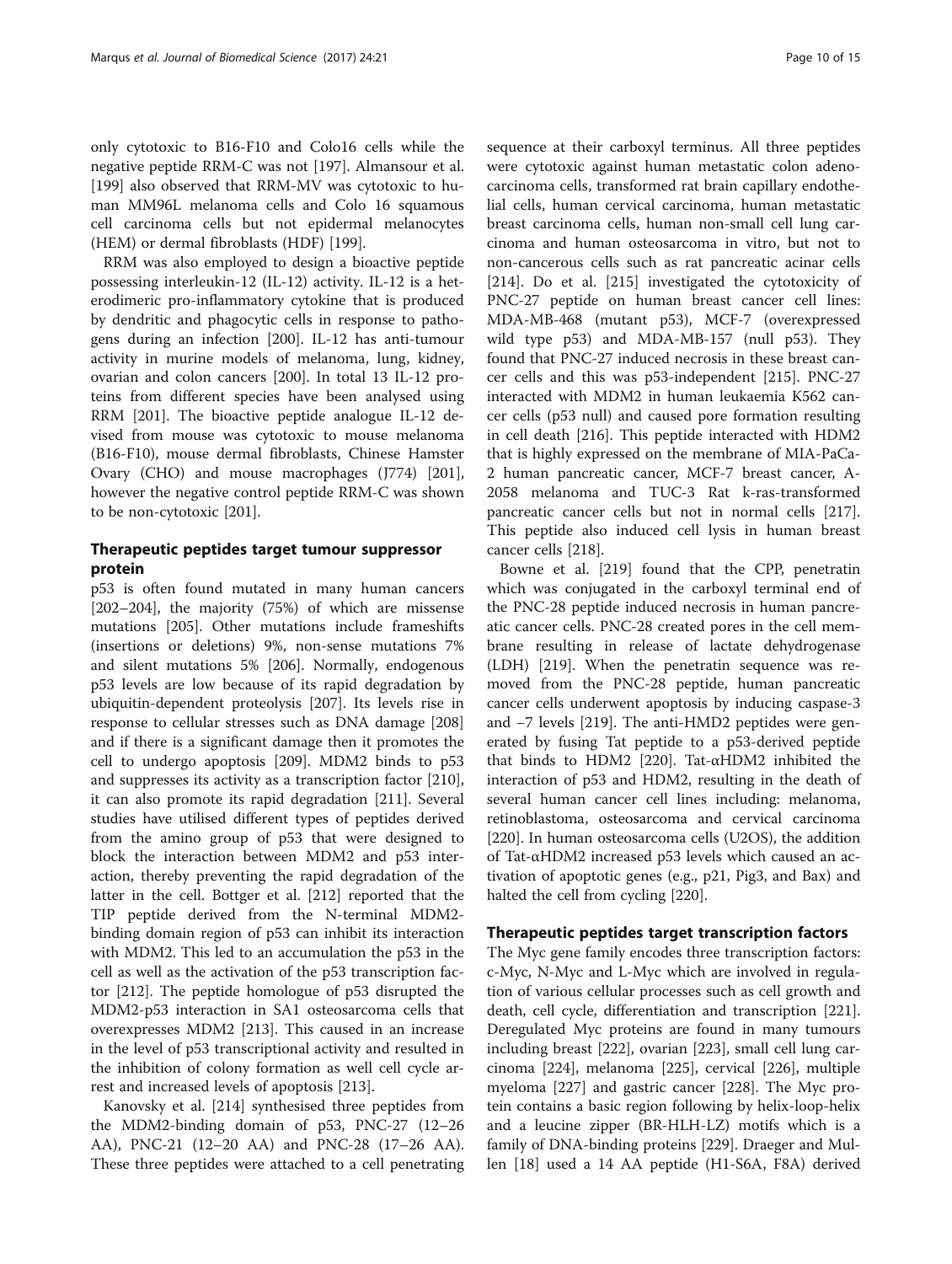<span id="page-10-0"></span>from the helix 1 (H1) C-terminal region of c-Myc which inhibited c-Myc DNA binding. Giorello et al. [[230](#page-14-0)] joined the H1-S6A, F8A peptide with the penetratin sequence from Antennapedia. This fused peptide, Int-H1-S6A, F8A, inhibited cell proliferation and induce apoptosis in MCF-7 human breast cancer cells as well as blocking the activity of c-Myc [\[230\]](#page-14-0). The penetratin peptide was fused with ELP and the c-Myc peptide inhibitor (H1-S6A, F8A), and was called Pen-ELP-H1 [\[76\]](#page-12-0). Pen-ELP-H1 inhibited the transcription of c-Myc genes that prevented the growth of MCF-7 human breast cancer cells in vitro. Hyperthermia enhanced the cellular uptake of this polypeptide by  $\sim$ 13-fold compared to that seen at 37 °C [\[76](#page-12-0)]. This is most likely due to the formation of aggregates that enhanced the uptake and delivery of this peptide to the tumour target site [[76](#page-12-0)]. The ELP was fused into a CPP derived from bactenecin and c-Myc inhibitory peptide (H1-S6A,F8A), this peptide was called BAC-ELP-H1. This peptide inhibited proliferation in human and rat glioma cells in vitro and reduced tumour volume by 80% in rat glioma [\[231](#page-14-0)].

# Conclusion

In this review, we have highlighted the potential of using therapeutic peptides in treating cancers. Therapeutic peptides can be designed to target almost any protein of interest due to ease of synthesis and high target specificity and selectivity. Various therapeutic peptides have been selectively designed to target signal transduction pathways, cell cycle, tumour suppressor proteins as well as transcription factors. These therapeutic peptides bind specifically to those target protein to which they are designed for. They induce cell death in various cancer cells in vitro and in vivo. They show selectivity in targeting cancer cells without damaging untransformed cells. Although there are advantages of using peptide-based cancer therapy, it does have limitations. Various approaches have been used to overcome peptides limitations such as using CPP for efficient delivery of these anti-cancer peptides to their tumour cell targets. Therapeutic peptides represent a new and exciting approach for cancer therapy.

#### Abbreviations

AA: Amino acids; CPP: Cell-penetrating peptide; Dox: Doxorubicin; ELP: Elastin-like polypeptides; ERK: Extracellular signal-regulated kinase; HDM2: Human double minute 2; JNK: c-Jun amino-terminal kinase; LPD: Liposome-polycation-DNA; MAPK: Mitogen activated protein kinase; MDM2: Murine double minute 2; MEKI: MEK inhibition; p38: P38 protein kinase; Penetratin: CPP from antennapedia; Rb: Retinoblastoma; RGD: Arginine -Glycine- Aspartic acid; siRNA: Small interfering RNA; Tat: CPP from HIV- transcription factor; TTP: Tumour-targeting peptides

#### Acknowledgements

We acknowledge and thank RMIT University for a PhD scholarship to MS.

#### Funding

We also thank the School of Engineering Top-Up scholarship for supporting this study.

#### Availability of data and materials

Not applicable.

#### Authors' contributions

SM wrote the manuscript. EP and TP drafted and critically revised the manuscript. All the authors read and approved the final manuscript.

#### Competing of interests

The authors declare that they have no competing interests.

#### Consent for publication

All authors read and approved the manuscript.

# Ethics approval and consent to participate

Not applicable.

#### Publisher's Note

Springer Nature remains neutral with regard to jurisdictional claims in published maps and institutional affiliations.

#### Author details

<sup>1</sup>School of Engineering, RMIT University, Bundoora, VIC 3083, Australia. <sup>2</sup>School of Health and Biomedical Sciences, RMIT University, Bundoora, VIC 3083, Australia.

### Received: 8 December 2016 Accepted: 14 March 2017 Published online: 21 March 2017

#### References

- 1. Global Burden of Disease Cancer, C. The Global Burden of Cancer 2013. JAMA Oncology. 2015;1(4):505–27.
- 2. Torre LA, et al. Global cancer statistics, 2012. CA Cancer J Clin. 2015;65(2):87–108.
- 3. Bray F, Moller B. Predicting the future burden of cancer. Nat Rev Cancer. 2006;6(1):63–74.
- 4. Vogelstein B, et al. Cancer genome landscapes. Science. 2013;339(6127):1546–58.
- 5. Kurreck J, Stein CA. Molecular Medicine: An Introduction. 1st ed. Weinheim: Wiley-VCH Verlag GmbH & Co. KGaA; 2016.
- 6. Burrell RA, et al. The causes and consequences of genetic heterogeneity in cancer evolution. Nature. 2013;501(7467):338–45.
- 7. Langley RR, Fidler IJ. Tumor cell-organ microenvironment interactions in the pathogenesis of cancer metastasis. Endocr Rev. 2007;28(3):297–321.
- 8. Biemar F, Foti M. Global progress against cancer—challenges and opportunities. Cancer Biol Med. 2013;10(4):183–6.
- 9. Mahassni SH, Al-Reemi RM. Apoptosis and necrosis of human breast cancer cells by an aqueous extract of garden cress (Lepidium sativum) seeds. Saudi J Biol Sci. 2013;20(2):131–9.
- 10. Ponnusamy L, Mahalingaiah PK, Singh KP. Chronic Oxidative Stress Increases Resistance to Doxorubicin-Induced Cytotoxicity in Renal Carcinoma Cells Potentially Through Epigenetic Mechanism. Mol Pharmacol. 2016;89(1):27–41.
- 11. Zhou S, Palmeira CM, Wallace KB. Doxorubicin-induced persistent oxidative stress to cardiac myocytes. Toxicol Lett. 2001;121(3):151–7.
- 12. Joshi G, et al. Free radical mediated oxidative stress and toxic side effects in brain induced by the anti cancer drug adriamycin: insight into chemobrain. Free Radic Res. 2005;39(11):1147–54.
- 13. Rivera E, Gomez H. Chemotherapy resistance in metastatic breast cancer: the evolving role of ixabepilone. Breast Cancer Res. 2010;12 Suppl 2:S2.
- 14. Eichler AF, et al. Survival in patients with brain metastases from breast cancer: the importance of HER-2 status. Cancer. 2008;112(11):2359–67.
- 15. Gerber B, Freund M, Reimer T. Recurrent Breast Cancer: Treatment Strategies for Maintaining and Prolonging Good Quality of Life. Dtsch Arztebl Int. 2010;107(6):85–91.
- 16. Hayashi MA, Ducancel F, Konno K. Natural Peptides with Potential Applications in Drug Development, Diagnosis, and/or Biotechnology. Int J Pept. 2012;2012:757838.
- 17. Bidwell GL, Raucher D. Therapeutic peptides for cancer therapy. Part I peptide inhibitors of signal transduction cascades. Expert Opin Drug Deliv. 2009;6(10):1033–47.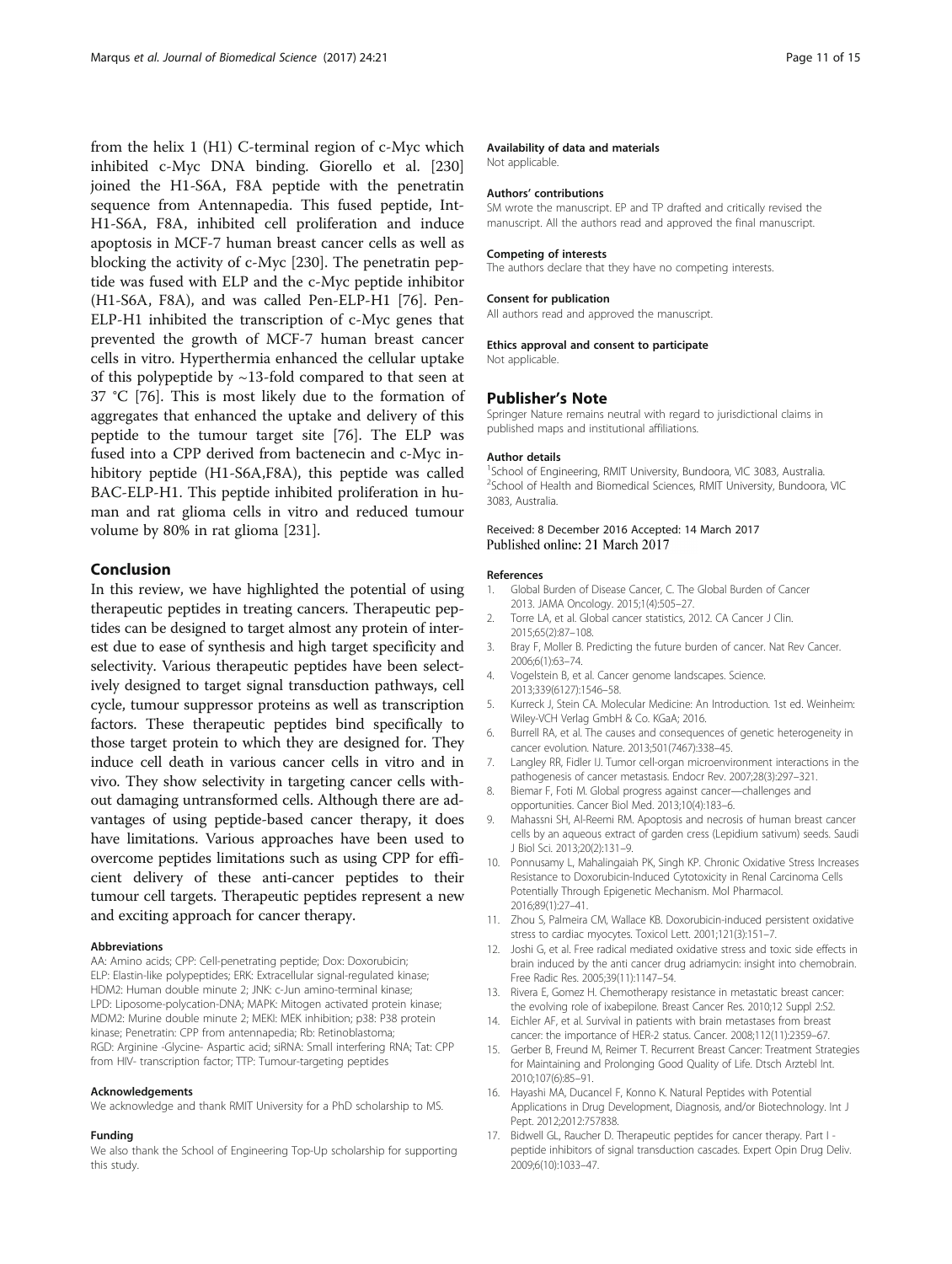- <span id="page-11-0"></span>18. Draeger LJ, Mullen GP. Interaction of the bHLH-zip domain of c-Myc with H1-type peptides. Characterization of helicity in the H1 peptides by NMR. J Biol Chem. 1994;269(3):1785–93.
- 19. Chen IT, et al. Characterization of p21Cip1/Waf1 peptide domains required for cyclin E/Cdk2 and PCNA interaction. Oncogene. 1996;12(3):595–607.
- 20. Ali R, Rani R, Kumar S. New Peptide Based Therapeutic Approaches. In: Ghulam Md A, Ishfaq Ahmed S, editors. Advances in Protein Chemistry. Jeddah: OMICS Group eBooks; 2013.
- 21. Boohaker RJ, et al. The use of therapeutic peptides to target and to kill cancer cells. Curr Med Chem. 2012;19(22):3794–804.
- 22. McGregor DP. Discovering and improving novel peptide therapeutics. Curr Opin Pharmacol. 2008;8(5):616–9.
- 23. Cicero AF, Fogacci F, Colletti A. Potential role of bioactive peptides in prevention and treatment of chronic diseases: a narrative review. Br J Pharmacol. 2017. doi[:10.1111/bph.13608](http://dx.doi.org/10.1111/bph.13608). in press.
- 24. Thundimadathil J. Cancer Treatment Using Peptides: Current Therapies and Future Prospects. J Amino Acids. 2012;2012:Article ID 967347.
- 25. Craik DJ, et al. The future of peptide-based drugs. Chem Biol Drug Des. 2013;81(1):136–47.
- 26. Blanco-Miguez A, et al. From amino acid sequence to bioactivity: The biomedical potential of antitumor peptides. Protein Sci. 2016;25(6):1084–95.
- 27. Gaspar D, Veiga AS, Castanho MA. From antimicrobial to anticancer peptides. A review. Front Microbiol. 2013;4:294.
- 28. Bowdish DM, Davidson DJ, Hancock RE. Immunomodulatory properties of defensins and cathelicidins. Curr Top Microbiol Immunol. 2006;306:27–66.
- 29. Lien S, Lowman HB. Therapeutic peptides. Trends Biotechnol. 2003;21(12):556–62.
- 30. Marr AK, Gooderham WJ, Hancock REW. Antibacterial peptides for therapeutic use: obstacles and realistic outlook. Curr Opin Pharmacol. 2006;6(5):468–72.
- 31. Zasloff M. Magainins, a class of antimicrobial peptides from Xenopus skin: isolation, characterization of two active forms, and partial cDNA sequence of a precursor. Proc Natl Acad Sci U S A. 1987;84(15):5449–53.
- 32. Lehmann J, et al. Antitumor activity of the antimicrobial peptide magainin II against bladder cancer cell lines. Eur Urol. 2006;50(1):141–7.
- 33. Cole AM, Weis P, Diamond G. Isolation and characterization of pleurocidin, an antimicrobial peptide in the skin secretions of winter flounder. J Biol Chem. 1997;272(18):12008–13.
- 34. Hilchie AL, et al. Pleurocidin-family cationic antimicrobial peptides are cytolytic for breast carcinoma cells and prevent growth of tumor xenografts. Breast Cancer Res. 2011;13(5):102.
- 35. Park CB, Kim MS, Kim SC. A novel antimicrobial peptide from Bufo bufo gargarizans. Biochem Biophys Res Commun. 1996;218(1):408–13.
- 36. Cho JH, Sung BH, Kim SC. Buforins: histone H2A-derived antimicrobial peptides from toad stomach. Biochim Biophys Acta. 2009;1788(8):1564–9.
- 37. Lee HS, et al. Mechanism of anticancer activity of buforin IIb, a histone H2Aderived peptide. Cancer Lett. 2008;271(1):47–55.
- 38. Regberg J, Srimanee A, Langel Ü. Applications of Cell-Penetrating Peptides for Tumor Targeting and Future Cancer Therapies. Pharm. 2012;5(9):991–1007.
- 39. Walrant A, et al. Direct translocation of cell-penetrating peptides in liposomes: A combined mass spectrometry quantification and fluorescence detection study. Anal Biochem. 2013;438(1):1–10.
- 40. Drin G, et al. Studies on the internalization mechanism of cationic cellpenetrating peptides. J Biol Chem. 2003;278(33):31192–201.
- 41. Richard JP, et al. Cell-penetrating peptides. A reevaluation of the mechanism of cellular uptake. J Biol Chem. 2003;278(1):585–90.
- 42. Fretz MM, et al. Temperature-, concentration- and cholesterol-dependent translocation of L- and D-octa-arginine across the plasma and nuclear membrane of CD34(+) leukaemia cells. Biochem J. 2007;403:335–42.
- 43. Duchardt F, et al. A comprehensive model for the cellular uptake of cationic cell-penetrating peptides. Traffic. 2007;8(7):848–66.
- 44. Fischer R, et al. A stepwise dissection of the intracellular fate of cationic cellpenetrating peptides. J Biol Chem. 2004;279(13):12625–35.
- 45. Vives E, Brodin P, Lebleu B. A truncated HIV-1 Tat protein basic domain rapidly translocates through the plasma membrane and accumulates in the cell nucleus. J Biol Chem. 1997;272(25):16010–7.
- 46. Astriab-Fisher A, et al. Conjugates of antisense oligonucleotides with the Tat and antennapedia cell-penetrating peptides: effects on cellular uptake, binding to target sequences, and biologic actions. Pharm Res. 2002;19(6):744–54.
- 47. Torchilin VP, et al. TAT peptide on the surface of liposomes affords their efficient intracellular delivery even at low temperature and in the presence of metabolic inhibitors. Proc Natl Acad Sci U S A. 2001;98(15):8786–91.
- 48. Lindgren M, et al. Overcoming methotrexate resistance in breast cancer tumour cells by the use of a new cell-penetrating peptide. Biochem Pharmacol. 2006;71(4):416–25.
- 49. Meade BR, Dowdy SF. Enhancing the cellular uptake of siRNA duplexes following noncovalent packaging with protein transduction domain peptides. Adv Drug Deliv Rev. 2008;60(4–5):530–6.
- 50. Nakase I, Tanaka G, Futaki S. Cell-penetrating peptides (CPPs) as a vector for the delivery of siRNAs into cells. Mol Biosyst. 2013;9(5):855–61.
- 51. Nakase I, et al. Efficient Intracellular Delivery of Nucleic Acid Pharmaceuticals Using Cell-Penetrating Peptides. Acc Chem Res. 2012;45(7):1132–9.
- 52. Lim KJ, et al. A Cancer Specific Cell-Penetrating Peptide, BR2, for the Efficient Delivery of an scFv into Cancer Cells. PLoS One. 2013;8(6):e66084.
- 53. Liang JF, Yang VC. Synthesis of doxorubicin-peptide conjugate with multidrug resistant tumor cell killing activity. Bioorg Med Chem Lett. 2005;15(22):5071–5.
- 54. Wickham TJ, et al. Integrins alpha v beta 3 and alpha v beta 5 promote adenovirus internalization but not virus attachment. Cell. 1993;73(2):309–19.
- 55. Chen X, et al. Integrin alpha v beta 3-targeted imaging of lung cancer. Neoplasia. 2005;7(3):271–9.
- 56. Seftor RE, et al. Role of the alpha v beta 3 integrin in human melanoma cell invasion. Proc Natl Acad Sci U S A. 1992;89(5):1557–61.
- 57. Gladson CL, Cheresh DA. Glioblastoma expression of vitronectin and the alpha v beta 3 integrin. Adhesion mechanism for transformed glial cells. J Clin Investig. 1991;88(6):1924–32.
- 58. Carreiras F, et al. Expression and localization of alpha v integrins and their ligand vitronectin in normal ovarian epithelium and in ovarian carcinoma. Gynecol Oncol. 1996;62(2):260–7.
- 59. Pignatelli M, et al. Integrins and their accessory adhesion molecules in mammary carcinomas: loss of polarization in poorly differentiated tumors. Hum Pathol. 1992;23(10):1159–66.
- 60. Chen ZY, et al. Cyclic RGD peptide-modified liposomal drug delivery system: enhanced cellular uptake in vitro and improved pharmacokinetics in rats. Int J Nanomedicine. 2012;7:3803–11.
- 61. Xiong XB, et al. Intracellular delivery of doxorubicin with RGD-modified sterically stabilized liposomes for an improved antitumor efficacy: in vitro and in vivo. J Pharm Sci. 2005;94(8):1782–93.
- 62. Woodle MC. Sterically Stabilized Liposome Therapeutics. Adv Drug Deliv Rev. 1995;16(2–3):249–65.
- 63. Nohara S, et al. Aminopeptidase N (APN/CD13) as a target molecule for scirrhous gastric cancer. Clin Res Hepatol Gastroenterol. 2016;40(4):494–503.
- 64. Ikeda N, et al. Clinical significance of aminopeptidase N/CD13 expression in human pancreatic carcinoma. Clin Cancer Res. 2003;9(4):1503–8.
- 65. Zhang Q, et al. Expression and clinical significance of aminopeptidase N/ CD13 in non-small cell lung cancer. J Cancer Res Ther. 2015;11(1):223–8.
- 66. Chen Y, Wu JJ, Huang L. Nanoparticles targeted with NGR motif deliver c-myc siRNA and doxorubicin for anticancer therapy. Mol Ther. 2010;18(4):828–34.
- 67. Dinca A, Chien WM, Chin MT. Intracellular Delivery of Proteins with Cell-Penetrating Peptides for Therapeutic Uses in Human Disease. Int J Mol Sci. 2016;17(2):263.
- 68. Kwon MK, et al. Antitumor effect of a transducible fusogenic peptide releasing multiple proapoptotic peptides by caspase-3. Mol Cancer Ther. 2008;7(6):1514–22.
- 69. Yang H, et al. Chondroitin Sulfate as a Molecular Portal That Preferentially Mediates the Apoptotic Killing of Tumor Cells by Penetratin-directed Mitochondria-disrupting Peptides. J Biol Chem. 2010;285(33):25666–76.
- 70. Fu B, et al. Identification and characterization of a novel phage displayderived peptide with affinity for human brain metastatic breast cancer. Biotechnol Lett. 2014;36(11):2291–301.
- 71. Fu B, et al. Enhanced antitumor effects of the BRBP1 compound peptide BRBP1- TAT-KLA on human brain metastatic breast cancer. Sci Rep. 2015;5(1):8029.
- 72. Bidwell 3rd GL, Raucher D. Cell penetrating elastin-like polypeptides for therapeutic peptide delivery. Adv Drug Deliv Rev. 2010;62(15):1486–96.
- 73. MacKay JA, et al. Self-assembling chimeric polypeptide-doxorubicin conjugate nanoparticles that abolish tumours after a single injection. Nat Mater. 2009;8(12):993–9.
- 74. Massodi I, Bidwell 3rd GL, Raucher D. Evaluation of cell penetrating peptides fused to elastin-like polypeptide for drug delivery. J Control Release. 2005;108(2–3):396–408.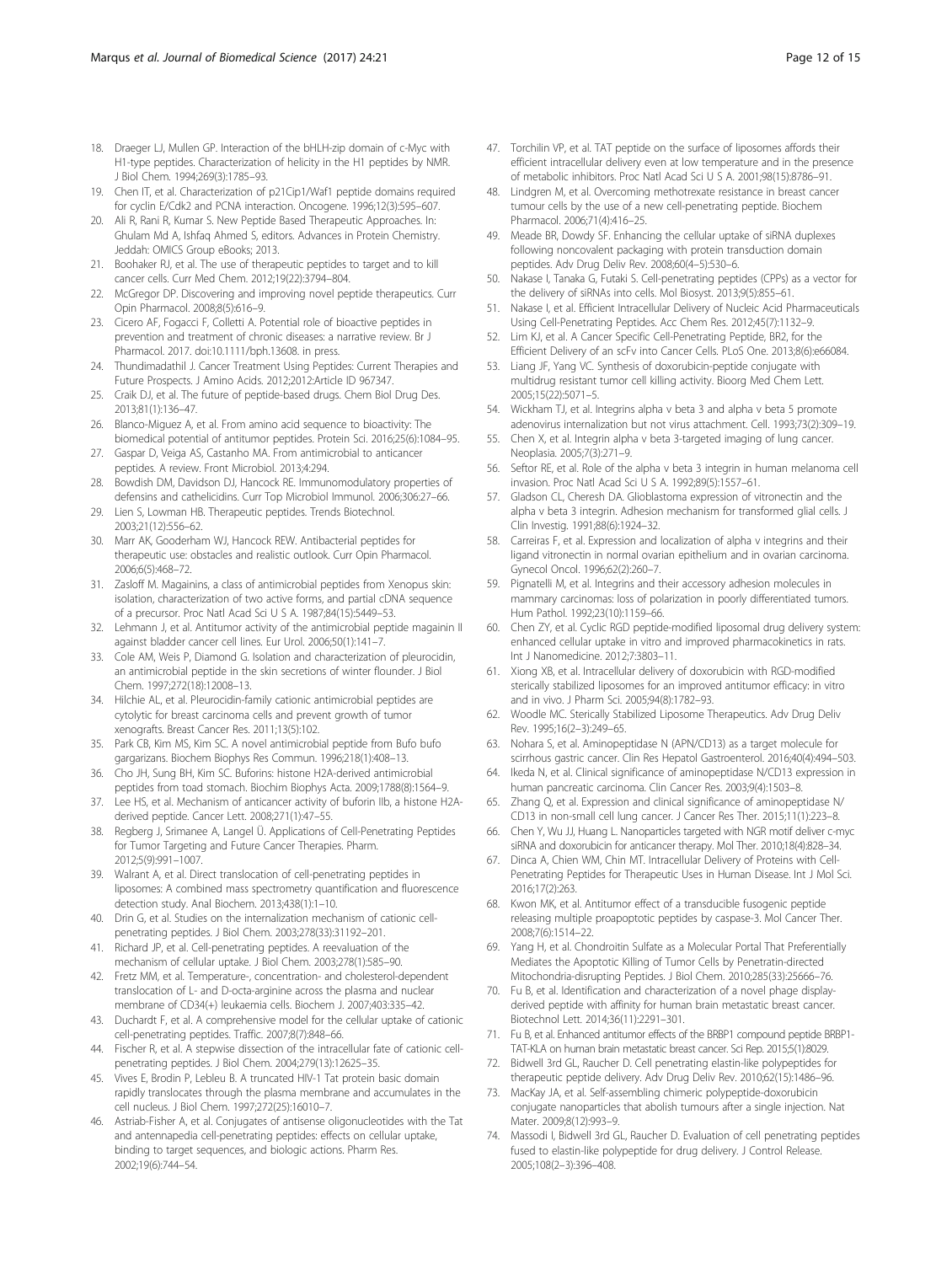- <span id="page-12-0"></span>75. Massodi I, et al. Inhibition of ovarian cancer cell proliferation by a cell cycle inhibitory peptide fused to a thermally responsive polypeptide carrier. Int J Cancer. 2010;126(2):533–44.
- 76. Bidwell 3rd GL, Raucher D. Application of thermally responsive polypeptides directed against c-Myc transcriptional function for cancer therapy. Mol Cancer Ther. 2005;4(7):1076–85.
- 77. Conrad U, et al. ELPylated anti-human TNF therapeutic single-domain antibodies for prevention of lethal septic shock. Plant Biotechnol J. 2011;9(1):22–31.
- 78. Shamji MF, et al. Synthesis and characterization of a thermally-responsive tumor necrosis factor antagonist. J Control Release. 2008;129(3):179–86.
- 79. Chen TH, Bae Y, Furgeson DY. Intelligent biosynthetic nanobiomaterials (IBNs) for hyperthermic gene delivery. Pharm Res. 2008;25(3):683–91.
- 80. Raucher D, Massodi I, Bidwell GL. Thermally targeted delivery of chemotherapeutics and anti-cancer peptides by elastin-like polypeptide. Expert Opinion on Drug Delivery. 2008;5(3):353–69.
- 81. Meyer DE, et al. Targeting a genetically engineered elastin-like polypeptide to solid tumors by local hyperthermia. Cancer Res. 2001;61(4):1548–54.
- 82. Massodi I, et al. Inhibition of ovarian cancer cell metastasis by a fusion polypeptide Tat-ELP. Clin Exp Metastasis. 2009;26(3):251–60.
- 83. Gottesman MM. Mechanisms of cancer drug resistance. Annu Rev Med. 2002;53:615–27.
- 84. Fojo AT, Menefee M. Microtubule targeting agents: basic mechanisms of multidrug resistance (MDR). Semin Oncol. 2005;32(Supplement 7):3–8.
- 85. Bidwell GL, et al. A thermally targeted elastin-like polypeptide-doxorubicin conjugate overcomes drug resistance. Investig New Drugs. 2007;25(4): 313–26.
- 86. Bidwell 3rd GL, et al. Development of elastin-like polypeptide for thermally targeted delivery of doxorubicin. Biochem Pharmacol. 2007;73(5):620–31.
- 87. Penchala SC, et al. A biomimetic approach for enhancing the in vivo halflife of peptides. Nat Chem Biol. 2015;11(10):793–8.
- 88. Roberts MJ, Bentley MD, Harris JM. Chemistry for peptide and protein PEGylation. Adv Drug Deliv Rev. 2012;64:116–27.
- 89. Garay RP, et al. Antibodies against polyethylene glycol in healthy subjects and in patients treated with PEG-conjugated agents. Expert Opinion on Drug Delivery. 2012;9(11):1319–23.
- 90. Schellenberger V, et al. A recombinant polypeptide extends the in vivo halflife of peptides and proteins in a tunable manner. Nat Biotechnol. 2009;27(12):1186–90.
- 91. Podust VN, et al. Extension of in vivo half-life of biologically active peptides via chemical conjugation to XTEN protein polymer. Protein Eng Des Sel. 2013;26(11):743–53.
- 92. Marier JF, et al. Pharmacokinetics, safety, and tolerability of teduglutide, a glucagon-like peptide-2 (GLP-2) analog, following multiple ascending subcutaneous administrations in healthy subjects. J Clin Pharmacol. 2008;48(11):1289–99.
- 93. Alters SE, et al. GLP2-2G-XTEN: A Pharmaceutical Protein with Improved Serum Half-Life and Efficacy in a Rat Crohn's Disease Model. PLoS One. 2012;7(11):e50630.
- 94. Xiao JP, Burn A, Tolbert TJ. Increasing solubility of proteins and peptides by site-specific modification with betaine. Bioconjug Chem. 2008;19(6):1113–8.
- 95. Hao XY, et al. TAT Modification of Alpha-Helical Anticancer Peptides to Improve Specificity and Efficacy. PLoS One. 2015;10(9):e0138911.
- 96. Raucher D, et al. Therapeutic peptides for cancer therapy. Part II cell cycle inhibitory peptides and apoptosis-inducing peptides. Expert Opin Drug Deliv. 2009;6(10):1049–64.
- 97. Hughes PE, Caenepeel S, Wu LC. Targeted Therapy and Checkpoint Immunotherapy Combinations for the Treatment of Cancer. Trends Immunol. 2016;37(7):462–76.
- 98. Gao B, Roux PP. Translational control by oncogenic signaling pathways. Biochim Biophys Acta. 2015;1849(7):753–65.
- 99. Hoshino R, et al. Constitutive activation of the 41-/43-kDa mitogen-activated protein kinase signaling pathway in human tumors. Oncogene. 1999;18(3):813–22.
- 100. Liu YS, Shepherd EG, Nelin LD. MAPK phosphatases regulating the immune response. Nat Rev Immunol. 2007;7(3):202–12.
- 101. Meloche S, Pouyssegur J. The ERK1/2 mitogen-activated protein kinase pathway as a master regulator of the G1- to S-phase transition. Oncogene. 2007;26(22):3227–39.
- 102. Dhillon AS, et al. MAP kinase signalling pathways in cancer. Oncogene. 2007;26(22):3279–90.
- 103. Santarpia L, Lippman SM, El-Naggar AK. Targeting the MAPK-RAS-RAF signaling pathway in cancer therapy. Expert Opin Ther Targets. 2012;16(1):103–19.
- 104. Prior IA, Lewis PD, Mattos C. A comprehensive survey of Ras mutations in cancer. Cancer Res. 2012;72(10):2457–67.
- 105. Downward J. Targeting RAS signalling pathways in cancer therapy. Nat Rev Cancer. 2003;3(1):11–22.
- 106. Pincus MR, et al. Oncoproteins and early tumor detection. In: Pincus MR, editor. Henry's Clinical Diagnosis and Management by Laboratory Methods. Saint Louis: Elsevier Health Sciences; 2011.
- 107. Lee G, Ronai ZA, Pincus MR, Murphy RB, Delohery TM, Nishimura S, Yamaizumi Z, Weinstein IB, Brandt-Rauf PW. Inhibition of ras oncogeneencoded P21 protein-induced pinocytotic activity by a synthetic peptide corresponding to an effector domain of the protein. Med Sci Res. 1990;18(19):771–2.
- 108. Kanovsky M, et al. Peptides designed from molecular modeling studies of the ras-p21 protein induce phenotypic reversion of a pancreatic carcinoma cell line but have no effect on normal pancreatic acinar cell growth. Cancer Chemother Pharmacol. 2003;52(3):202–8.
- 109. Adler V, et al. Two peptides derived from ras-p21 induce either phenotypic reversion or tumor cell necrosis of ras-transformed human cancer cells. Cancer Chemother Pharmacol. 2008;62(3):491–8.
- 110. Wu D, et al. Peptide-based cancer therapy: Opportunity and challenge. Cancer Lett. 2014;351(1):13–22.
- 111. Vesely DL, et al. Elimination of up to 80% of human pancreatic adenocarcinomas in athymic mice by cardiac hormones. In Vivo. 2007;21(3):445–51.
- 112. Vesely BA, et al. Urodilatin and four cardiac hormones decrease human renal carcinoma cell numbers. Eur J Clin Investig. 2006;36(11):810–9.
- 113. Vesely BA, et al. Four cardiac hormones cause cell death in 81% of human ovarian adenocarcinoma cells. Cancer Therapy. 2007;5:97–104.
- 114. Vesely BA, et al. Four cardiac hormones cause cell death of melanoma cells and inhibit their DNA synthesis. Am J Med Sci. 2007;334(5):342–9.
- 115. Vesely BA, et al. Four cardiac hormones eliminate 4-fold more human glioblastoma cells than the green mamba snake peptide. Cancer Lett. 2007;254(1):94–101.
- 116. Vesely BA, et al. Vessel dilator: most potent of the atrial natriuretic peptides in decreasing the number and DNA synthesis of human squamous lung cancer cells. Cancer Lett. 2006;233(2):226–31.
- 117. Vesely BA, et al. Four peptide hormones decrease the number of human breast adenocarcinoma cells. Eur J Cancer. 2005;35(1):60–9.
- 118. Eichelbaum EJ, et al. Four cardiac hormones eliminate up to 82% of human medullary thyroid carcinoma cells within 24 hour. Endocrine. 2006;30(3):325–32.
- 119. Sun Y, et al. Insulin and Epidermal Growth Factor's Activation of Extracellular-Signal Regulated Kinases 1/2 and DNA Synthesis Is Inhibited by Four Cardiac Hormones. J Cancer Mol. 2007;3(4):113–20.
- 120. Sun Y, et al. Vessel dilator and kaliuretic peptide inhibit Ras in human prostate cancer cells. Anticancer Res. 2009;29(4):971–5.
- 121. Sun Y, et al. Atrial natriuretic peptide and long-acting natriuretic peptide inhibit ras in human prostate cancer cells. Anticancer Res. 2009;29(6):1889–93.
- 122. Sun Y, et al. Atrial natriuretic peptide and long acting natriuretic peptide inhibit MEK 1/2 activation in human prostate cancer cells. Anticancer Res. 2007;27(6B):3813–8.
- 123. Sun Y, et al. Atrial natriuretic peptide and long acting natriuretic peptide inhibit ERK 1/2 in prostate cancer cells. Anticancer Res. 2006;26(6B):4143–8.
- 124. McCubrey JA, et al. Roles of the Raf/MEK/ERK pathway in cell growth, malignant transformation and drug resistance. Biochim Biophys Acta. 2007;1773(8):1263–84.
- 125. Li XX, et al. Synthesis and Biological Evaluation of RGD-Conjugated MEK1/2 Kinase Inhibitors for Integrin-Targeted Cancer Therapy. Molecules. 2013;18(11):13957–78.
- 126. Hou J, et al. RGD peptide conjugation results in enhanced antitumor activity of PD0325901 against glioblastoma by both tumor-targeting delivery and combination therapy. Int J Pharm. 2016;505(1–2):329–40.
- 127. Licato LL, Brenner DA. Analysis of signaling protein kinases in human colon or colorectal carcinomas. Dig Dis Sci. 1998;43(7):1454–64.
- 128. Hirano T, et al. Dominant negative MEKK1 inhibits survival of pancreatic cancer cells. Oncogene. 2002;21(38):5923–8.
- 129. Wang HY, Cheng ZY, Malbon CC. Overexpression of mitogen-activated protein kinase phosphatases MKP1, MKP2 in human breast cancer. Cancer Lett. 2003;191(2):229–37.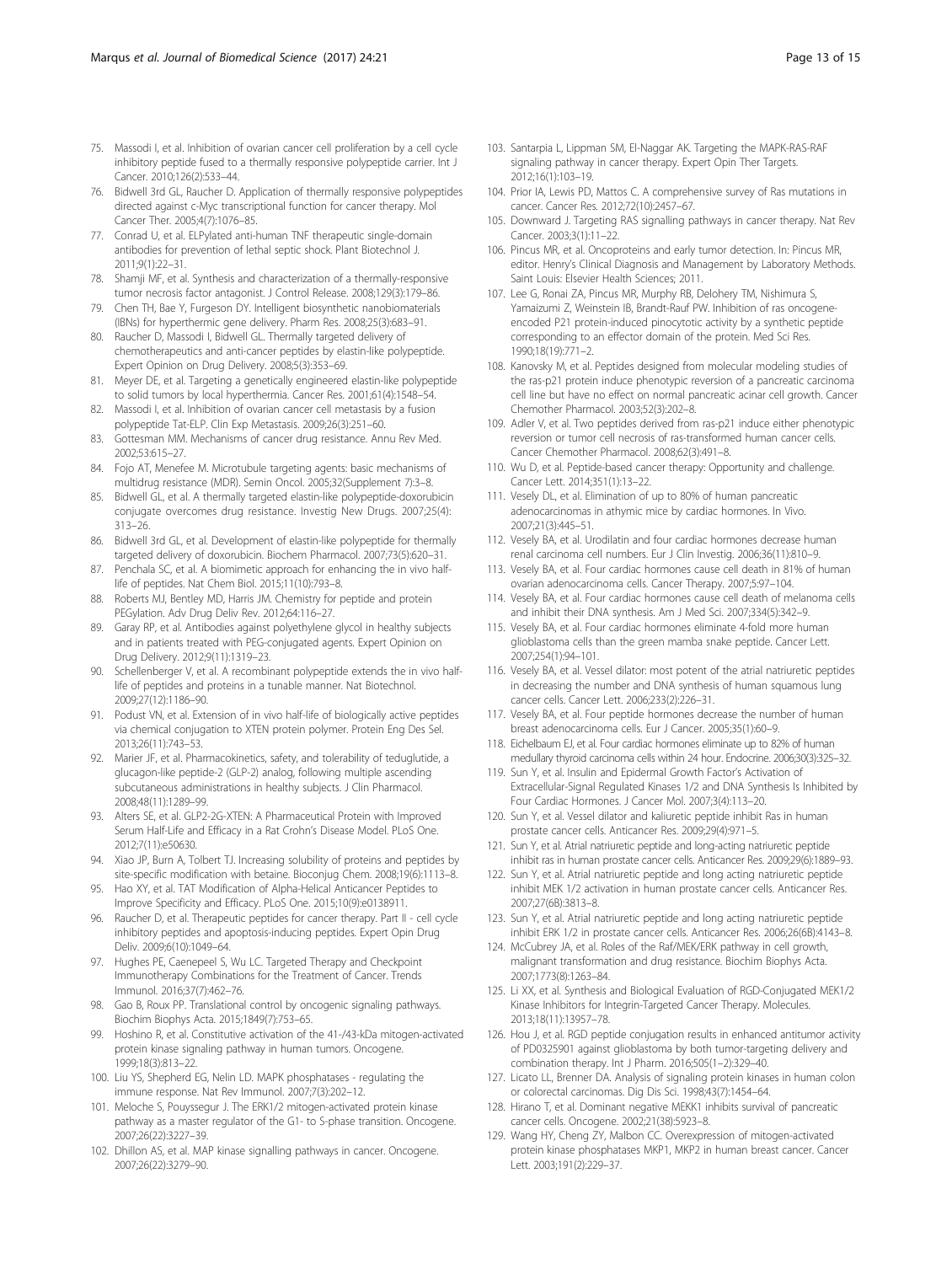- <span id="page-13-0"></span>130. Czibere A, et al. Exisulind induces apoptosis in advanced myelodysplastic syndrome (MDS) and acute myeloid leukaemia/MDS. Br J Haematol. 2006;135(3):355–7.
- 131. Gross ND, et al. Inhibition of jun NH2-terminal kinases suppresses the growth of experimental head and neck squamous cell carcinoma. Clin Cancer Res. 2007;13(19):5910–7.
- 132. Maeda S, et al. S2052 c-Jun Nh2-terminal kinase 1 is a critical regulator for the development of chemical-induced gastric cancer in mice. Gastroenterology. 2008;134(4):305.
- 133. Li JY, et al. Constitutive activation of c-Jun N-terminal kinase correlates with histologic grade and EGFR expression in diffuse gliomas. J Neuro-Oncol. 2008;88(1):11–7.
- 134. Kaoud TS, et al. Development of JNK2-selective peptide inhibitors that inhibit breast cancer cell migration. ACS Chem Biol. 2011;6(6):658–66.
- 135. Gill K, et al. Quantification of p38alphaMAP kinase: a prognostic marker in HNSCC with respect to radiation therapy. Clin Chim Acta. 2012;413(1–2):219–25.
- 136. Davidson B, et al. The mitogen-activated protein kinases (MAPK) p38 and JNK are markers of tumor progression in breast carcinoma. Gynecol Oncol. 2006;102(3):453–61.
- 137. Liang B, et al. Increased expression of mitogen-activated protein kinase and its upstream regulating signal in human gastric cancer. World J Gastroenterol. 2005;11(5):623–8.
- 138. Greenberg AK, et al. Selective p38 activation in human non-small cell lung cancer. Am J Respir Cell Mol Biol. 2002;26(5):558–64.
- 139. Dietrich J, Hulme C, Hurley LH. The design, synthesis, and evaluation of 8 hybrid DFG-out allosteric kinase inhibitors: A structural analysis of the binding interactions of Gleevec®, Nexavar®, and BIRB-796. Bioorg Med Chem. 2010;18(15):5738–48.
- 140. Gill K, et al. Development of peptide inhibitor as a therapeutic agent against head and neck squamous cell carcinoma (HNSCC) targeting p38alpha MAP kinase. Biochim Biophys Acta. 2013;1830(3):2763–9.
- 141. Gill K, et al. The rational design of specific peptide inhibitor against p38alpha MAPK at allosteric-site: a therapeutic modality for HNSCC. PLoS One. 2014;9(7):e101525.
- 142. Suryadinata R, Sadowski M, Sarcevic B. Control of cell cycle progression by phosphorylation of cyclin-dependent kinase (CDK) substrates. Biosci Rep. 2010;30(4):243–55.
- 143. Malumbres M, Barbacid M. Mammalian cyclin-dependent kinases. Trends Biochem Sci. 2005;30(11):630–41.
- 144. Matsushime H, et al. Identification and properties of an atypical catalytic subunit (p34PSK-J3/cdk4) for mammalian D type G1 cyclins. Cell. 1992;71(2):323–34.
- 145. Hwang HC, Clurman BE. Cyclin E in normal and neoplastic cell cycles. Oncogene. 2005;24(17):2776–86.
- 146. Pagano M, et al. Cyclin A is required at two points in the human cell cycle. EMBO J. 1992;11(3):961–71.
- 147. Hardwick LJA, Philpott A. Nervous decision-making: to divide or differentiate. Trends Genet. 2014;30(6):254–61.
- 148. Lim SH, Kaldis P. Cdks, cyclins and CKIs: roles beyond cell cycle regulation. Development. 2013;140(15):3079–93.
- 149. Sherr CJ, Roberts JM. CDK inhibitors: positive and negative regulators of G(sub.1)-phase progression. (first gap phase)(ST). Genes Dev. 1999;13(12):1501–12.
- 150. Sherr CJ, Beach D, Shapiro GI. Targeting CDK4 and CDK6: From Discovery to Therapy. Cancer Discov. 2016;6(4):353–67.
- 151. Liggett Jr WH, Sidransky D. Role of the p16 tumor suppressor gene in cancer. J Clin Oncol. 1998;16(3):1197–206.
- 152. Milde-Langosch K, et al. Overexpression of the p16 cell cycle inhibitor in breast cancer is associated with a more malignant phenotype. Breast Cancer Res Treat. 2001;67(1):61–70.
- 153. Remo A, et al. p16 Expression in Prostate Cancer and Nonmalignant Lesions: Novel Findings and Review of the Literature. Appl Immunohistochem Mol Morphol. 2016;24(3):201–6.
- 154. Mihic-Probst D, et al. p16 expression in primary malignant melanoma is associated with prognosis and lymph node status. Int J Cancer. 2006;118(9):2262–8.
- 155. Fischer CA, et al. p16 expression in oropharyngeal cancer: its impact on staging and prognosis compared with the conventional clinical staging parameters. Ann Oncol. 2010;21(10):1961–6.
- 156. Lesnikova I, et al. p16 as a diagnostic marker of cervical neoplasia: a tissue microarray study of 796 archival specimens. Diagn Pathol. 2009;4:22.
- 157. Lam AKY, et al. p16 expression in colorectal adenocarcinoma: marker of aggressiveness and morphological types. Pathology. 2008;40(6):580–5.
- 158. Gao YS, Li LZ, Song LJ. Expression of p16 and Survivin in gliomas and their correlation with cell proliferation. Oncol Lett. 2015;10(1):301–6.
- 159. Chintala SK, et al. Adenovirus-mediated p16/CDKN2 gene transfer suppresses glioma invasion in vitro. Oncogene. 1997;15(17):2049–57.
- 160. Steiner MS, et al. Adenoviral vector containing wild-type p16 suppresses prostate cancer growth and prolongs survival by inducing cell senescence. Cancer Gene Ther. 2000;7(3):360–72.
- 161. Hung KS, et al. Expression of p16(INK4A) induces dominant suppression of glioblastoma growth in situ through necrosis and cell cycle arrest. Biochem Biophys Res Commun. 2000;269(3):718–25.
- 162. Zhang X, et al. Effects of exogenous p16(ink4a) gene on biological behaviors of human lung cancer cells. J Huazhong Univ Sci Technolog Med Sci. 2007;27(1):37–40.
- 163. Li L, Yang T. Expression of Cdk4, Cyclin D1 and Rb in exogenous wild type P16 gene transfected bladder cancer cell line. Colloids Surf B Biointerfaces. 2003;30(4):315–22.
- 164. Fahraeus R, et al. Inhibition of pRb phosphorylation and cell-cycle progression by a 20-residue peptide derived from p16CDKN2/INK4A. Curr Biol. 1996;6(1):84–91.
- 165. Fahraeus R, et al. Characterization of the cyclin-dependent kinase inhibitory domain of the INK4 family as a model for a synthetic tumour suppressor molecule. Oncogene. 1998;16(5):587–96.
- 166. Fujimoto K, et al. Inhibition of pRb phosphorylation and cell cycle progression by an antennapedia-p16INK4A fusion peptide in pancreatic cancer cells. Cancer Lett. 2000;159(2):151–8.
- 167. Hosotani R, et al. Trojan p16 Peptide Suppresses Pancreatic Cancer Growth and Prolongs Survival in Mice. Clin Cancer Res. 2002;8(4):1271–6.
- 168. Cazzalini O, et al. Multiple roles of the cell cycle inhibitor p21(CDKN1A) in the DNA damage response. Mutat Res. 2010;704(1–3):12–20.
- 169. Abbas T, Dutta A. p21 in cancer: intricate networks and multiple activities. Nat Rev Cancer. 2009;9(6):400–14.
- 170. Luo Y, Hurwitz J, Massague J. Cell-cycle inhibition by independent CDK and PCNA binding domains in p21Cip1. Nature. 1995;375(6527):159–61.
- 171. Warbrick E, et al. A small peptide inhibitor of DNA replication defines the site of interaction between the cyclin-dependent kinase inhibitor p21WAF1 and proliferating cell nuclear antigen. Curr Biol. 1995;5(3):275–82.
- 172. Pan ZQ, et al. Inhibition of Nucleotide Excision-Repair by the Cyclin-Dependent Kinase Inhibitor P21. J Biol Chem. 1995;270(37):22008–16.
- 173. Ball KL, et al. Cell-cycle arrest and inhibition of Cdk4 activity by small peptides based on the carboxy-terminal domain of p21WAF1. Curr Biol. 1997;7(1):71–80.
- 174. Cayrol C, Knibiehler M, Ducommun B. p21 binding to PCNA causes G1 and G2 cell cycle arrest in p53-deficient cells. Oncogene. 1998;16(3):311–20.
- 175. Mutoh M, et al. A p21Waf1/Cip1 Carboxyl-terminal Peptide Exhibited Cyclindependent Kinase-inhibitory Activity and Cytotoxicity When Introduced into Human Cells. Cancer Res. 1999;59(14):3480–8.
- 176. Mikecin AM, et al. Thermally targeted p21 peptide enhances bortezomib cytotoxicity in androgen-independent prostate cancer cell lines. Anticancer Drugs. 2014;25(2):189–99.
- 177. Elmore S. Apoptosis: a review of programmed cell death. Toxicol Pathol. 2007;35(4):495–516.
- 178. Wong RS. Apoptosis in cancer: from pathogenesis to treatment. J Exp Clin Cancer Res. 2011;30(1):87.
- 179. Brunelle JK, Letai A. Control of mitochondrial apoptosis by the Bcl-2 family. J Cell Sci. 2009;122(4):437–41.
- 180. Gross A, McDonnell JM, Korsmeyer SJ. BCL-2 family members and the mitochondria in apoptosis. Genes Dev. 1999;13(15):1899–911.
- 181. Yip KW, Reed JC. Bcl-2 family proteins and cancer. Oncogene. 2008;27(50):6398–406.
- 182. Burlacu A. Regulation of apoptosis by Bcl-2 family proteins. J Cell Mol Med. 2003;7(3):249–57.
- 183. Westphal D, et al. Molecular biology of Bax and Bak activation and action. BBA-Mol Cell Res. 2011;1813(4):521–31.
- 184. Youle RJ, Strasser A. The BCL-2 protein family: opposing activities that mediate cell death. Nat Rev Mol Cell Biol. 2008;9(1):47–59.
- 185. Riedl SJ, Salvesen GS. The apoptosome: signalling platform of cell death. Nat Rev Mol Cell Biol. 2007;8(5):405–13.
- 186. Raffo AJ, et al. Overexpression of bcl-2 protects prostate cancer cells from apoptosis in vitro and confers resistance to androgen depletion in vivo. Cancer Res. 1995;55(19):4438–45.